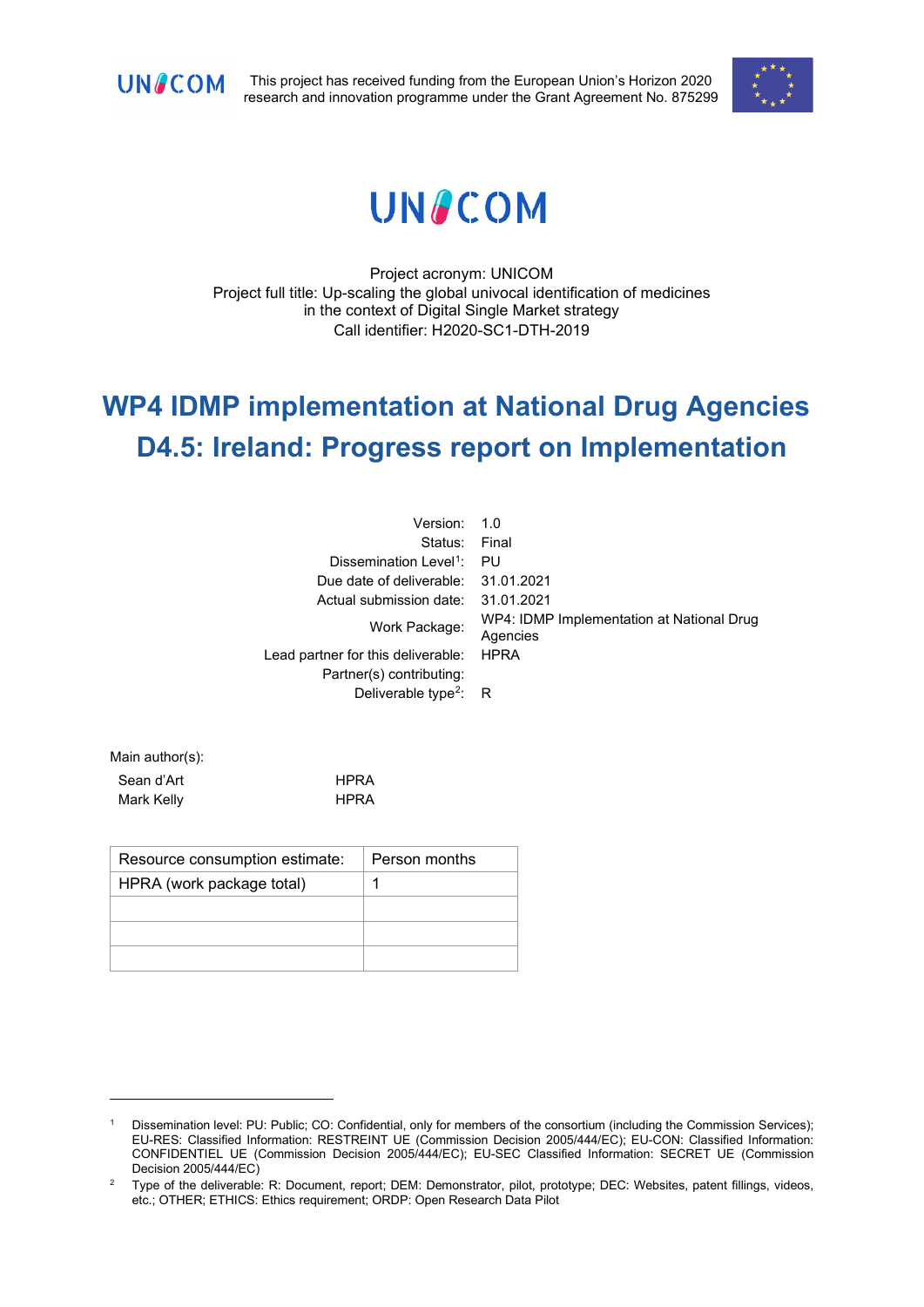

# **Revision history**

| <b>Version</b> | <b>Date</b> | <b>Changes made</b>                                                 | <b>Author(s)</b>        |
|----------------|-------------|---------------------------------------------------------------------|-------------------------|
| 0.1            | 11.01.2021  | <b>Initial Draft</b>                                                | Sean d'Art / Mark Kelly |
| 0.2            | 21.01.2021  | Revised draft with implementation details and<br>executive summary. | Sean d'Art / Mark Kelly |
| 0.9            | 25.01.2021  | Final version                                                       | Sean d'Art / Mark Kelly |
| 1.0            | 29.01.2021  | Review and submission                                               | <b>EMP</b>              |
|                |             |                                                                     |                         |
|                |             |                                                                     |                         |
|                |             |                                                                     |                         |
|                |             |                                                                     |                         |

#### **Statement of originality**

This deliverable contains original unpublished work except where clearly indicated otherwise. Acknowledgement of previously published material and of the work of others has been made through appropriate citation, quotation or both.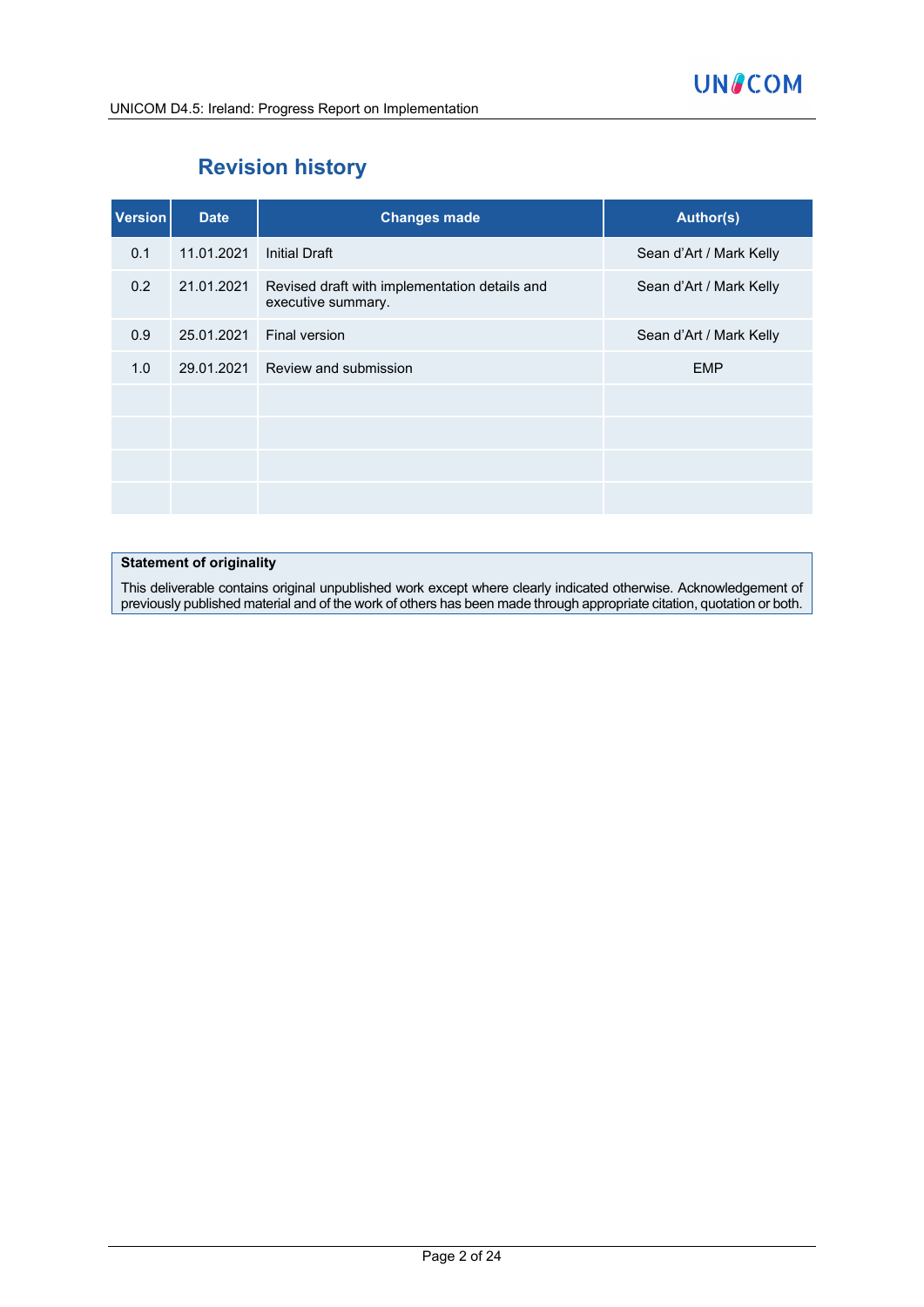# **Deliverable abstract**

As part of its participation in UNICOM WP4, the HPRA has committed to progressing ISO IDMP implementation through a combination of business process and IT systems changes.

The implementation of IDMP at the Health Products Regulatory Authority (HPRA) involves reviewing and amending business processes, training users in new processes, mapping and changing data in core case management systems, refactoring information technology applications to handle IDMP requirements, and develop automated system interfaces to access and synchronise with SPOR data on an ongoing basis.

The HPRA's primary case management application used for the management of data and processes for human and veterinary product authorisation and licensing is EOLAS. EOLAS provides data feeds to other HPRA information technology systems and public web sites/extranets referenced by national eHealth providers and other external stakeholders.

The database structure of EOLAS was designed with IDMP compliance in mind, given the information available in respect of IDMP when the system was commissioned several years ago. EOLAS provides a common repository for both Human and Veterinary for case management with shared information across both regulatory domains.

Significant effort is also required by the organisation to map local data to SPOR to deliver IDMP compliance.

Keywords: HPRA, ISO IDMP, SPOR, RMS, OMS

This document contains material, which is the copyright of the members of the UNICOM consortium listed above, and may not be reproduced or copied without their permission.

The commercial use of any information contained in this document may require a license from the owner of that information.

This document reflects only the views of the authors, and the European Commission is not liable for any use that may be made of its contents. The information in this document is provided "as is", without warranty of any kind, and accept no liability for loss or damage suffered by any person using this information.

© 2019-2023. The participants of the UNICOM project.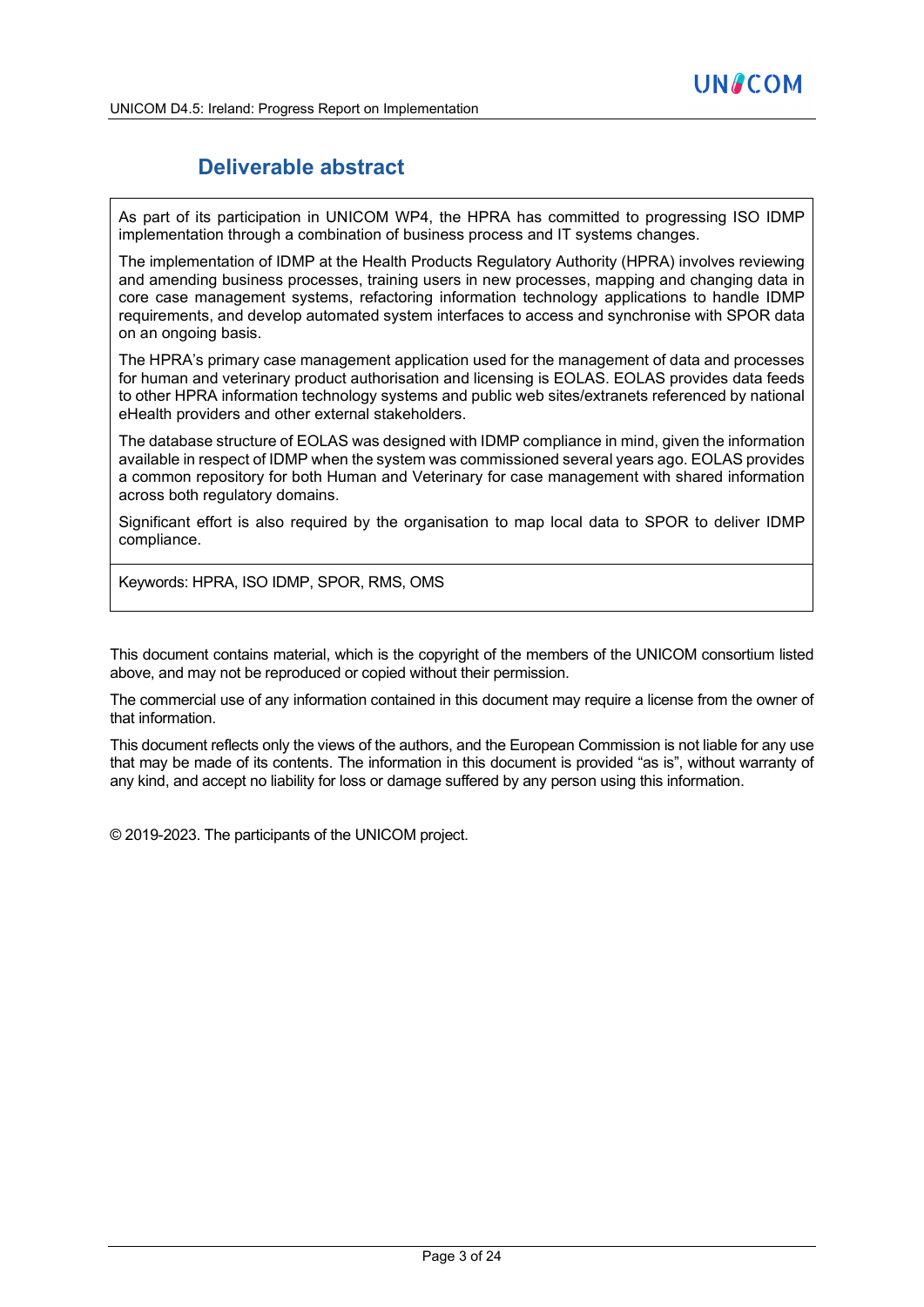# **TABLE OF CONTENTS**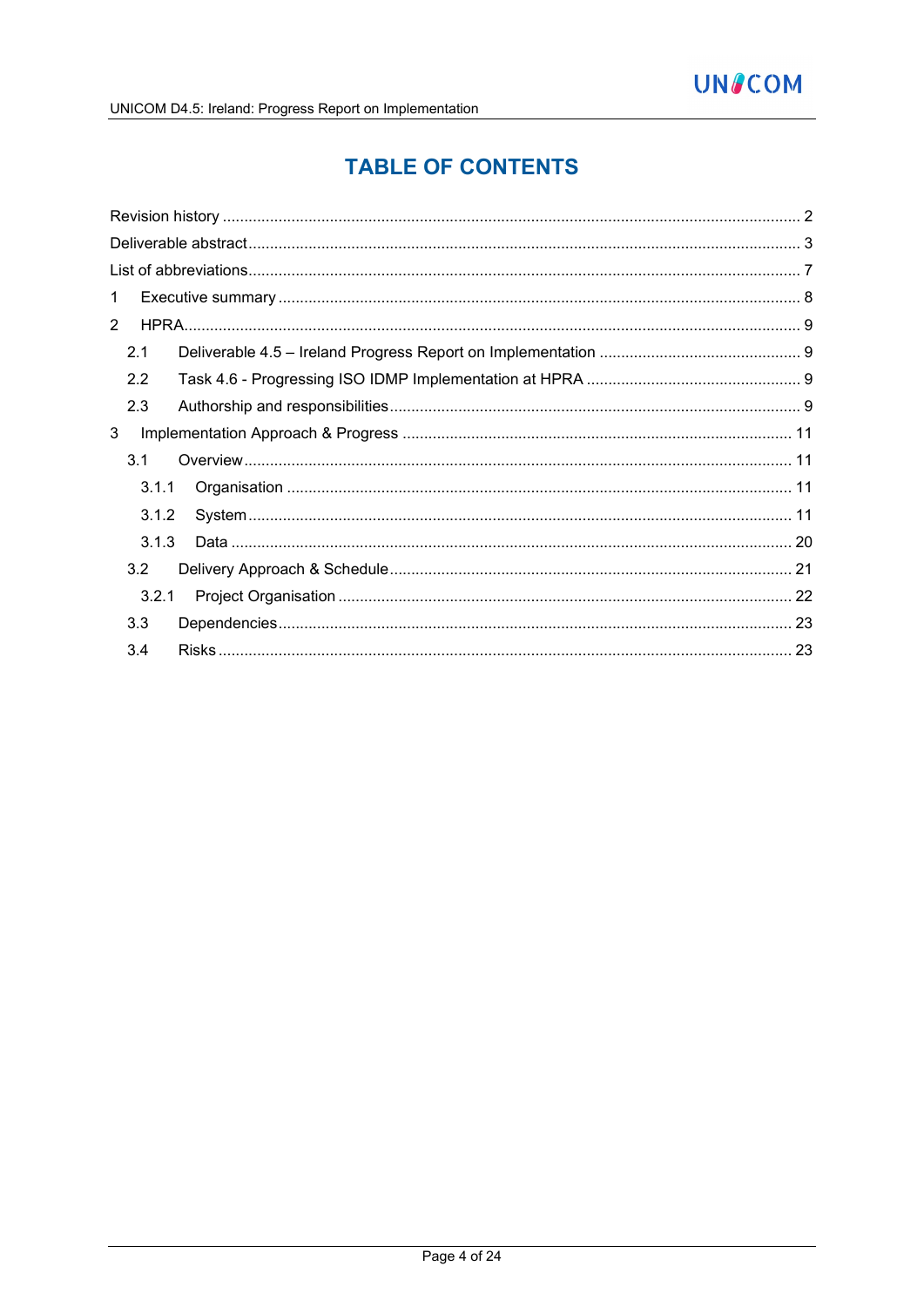# **LIST OF FIGURES**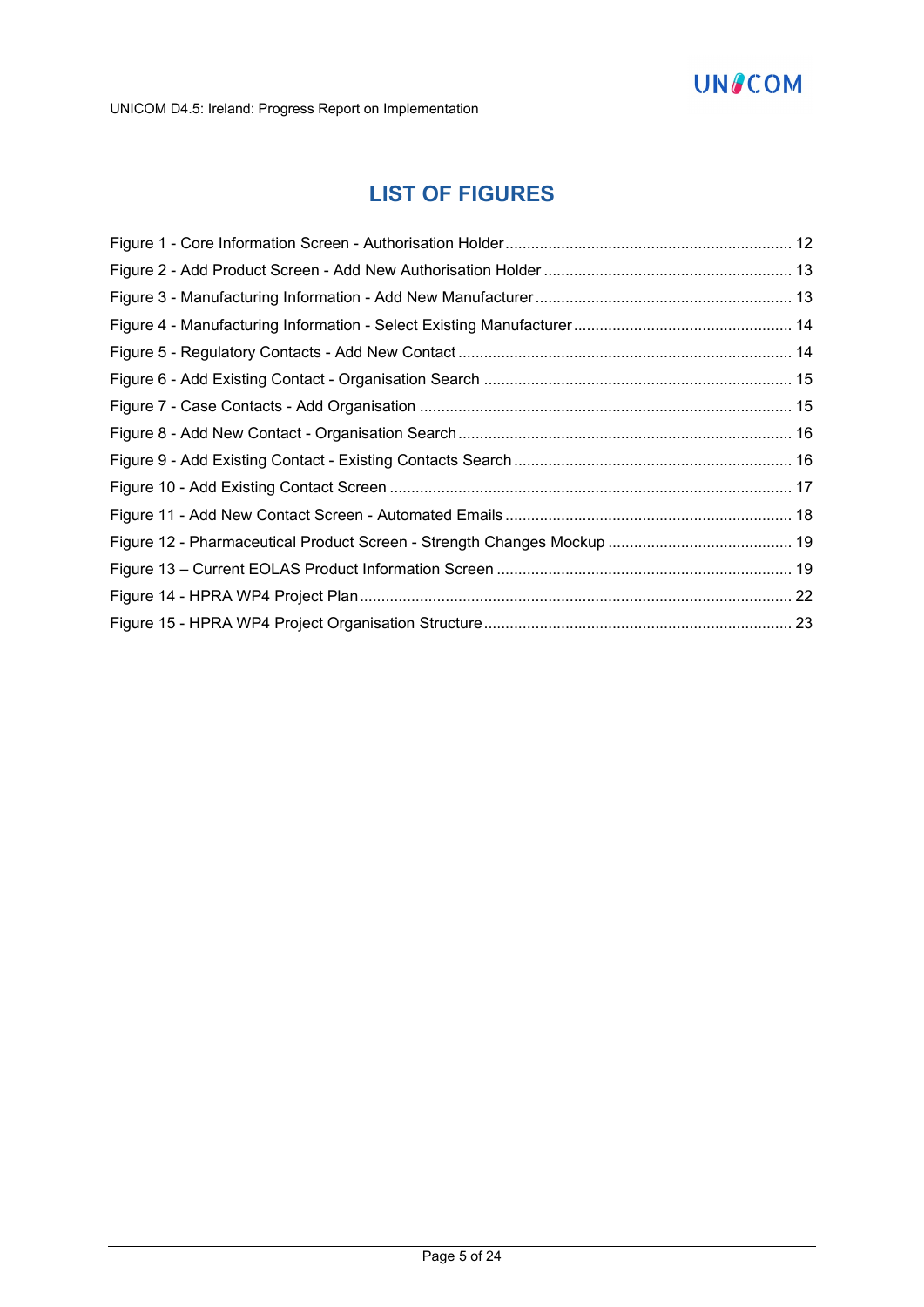# **LIST OF TABLES**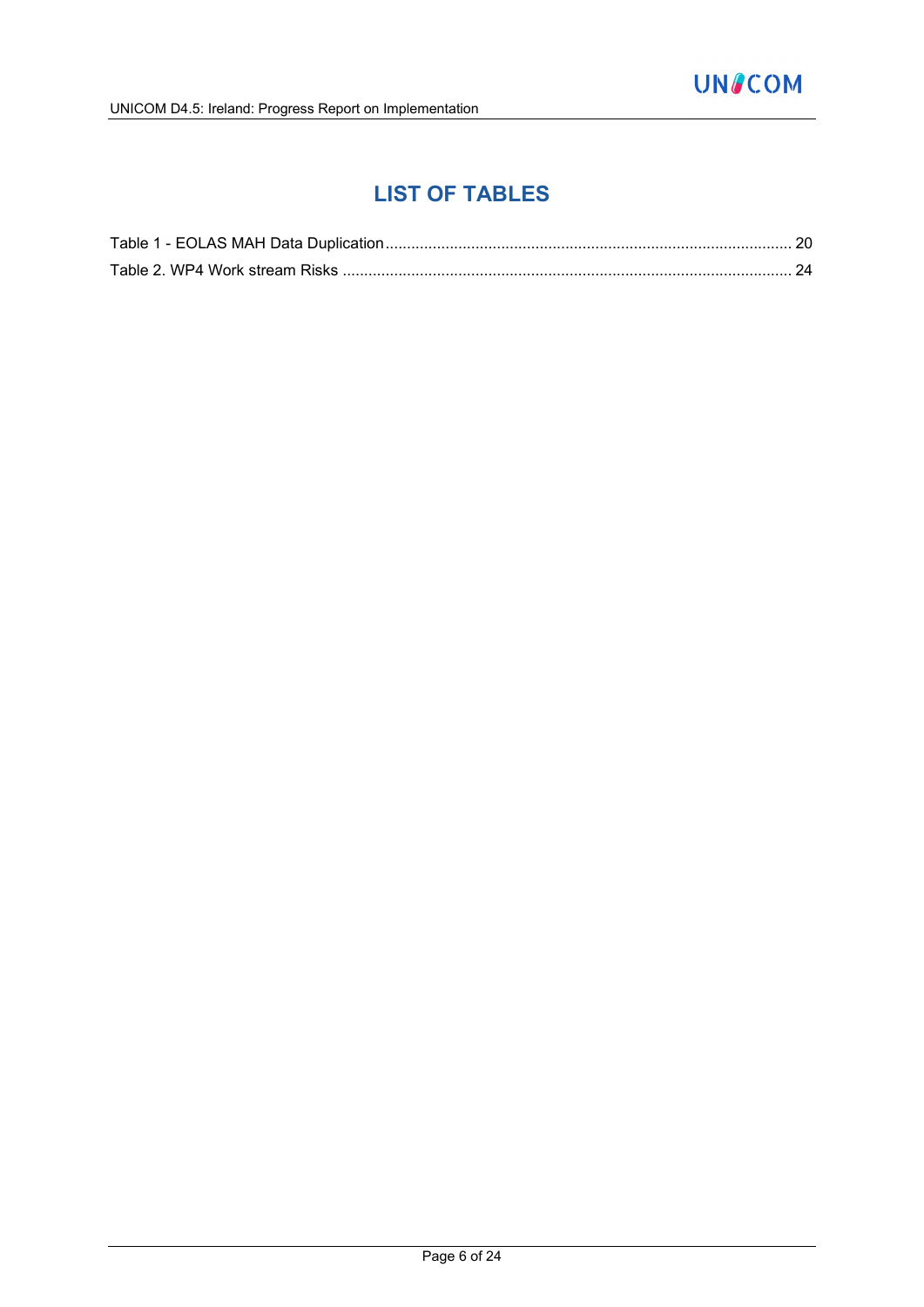# **List of abbreviations**

| <b>Abbreviation</b> | <b>Complete form</b>                                                   |
|---------------------|------------------------------------------------------------------------|
| <b>EOLAS</b>        | Case management system in use at the HPRA                              |
| <b>HPRA</b>         | <b>Health Products Regulatory Authority</b>                            |
| <b>IDMP</b>         | <b>Identification of Medicinal Products</b>                            |
| <b>MAH</b>          | <b>Marketing Authorisation Holder</b>                                  |
| <b>OMS</b>          | Organisation Management System                                         |
| <b>RMS</b>          | Referential Management System                                          |
| <b>SMS</b>          | Substance Management System                                            |
| <b>SPOR</b>         | EMA data service for substances, products, organisations, referentials |
| UI                  | User Interface                                                         |
| UX.                 | <b>User Experience</b>                                                 |
| WinPure             | Application used for cleansing of data                                 |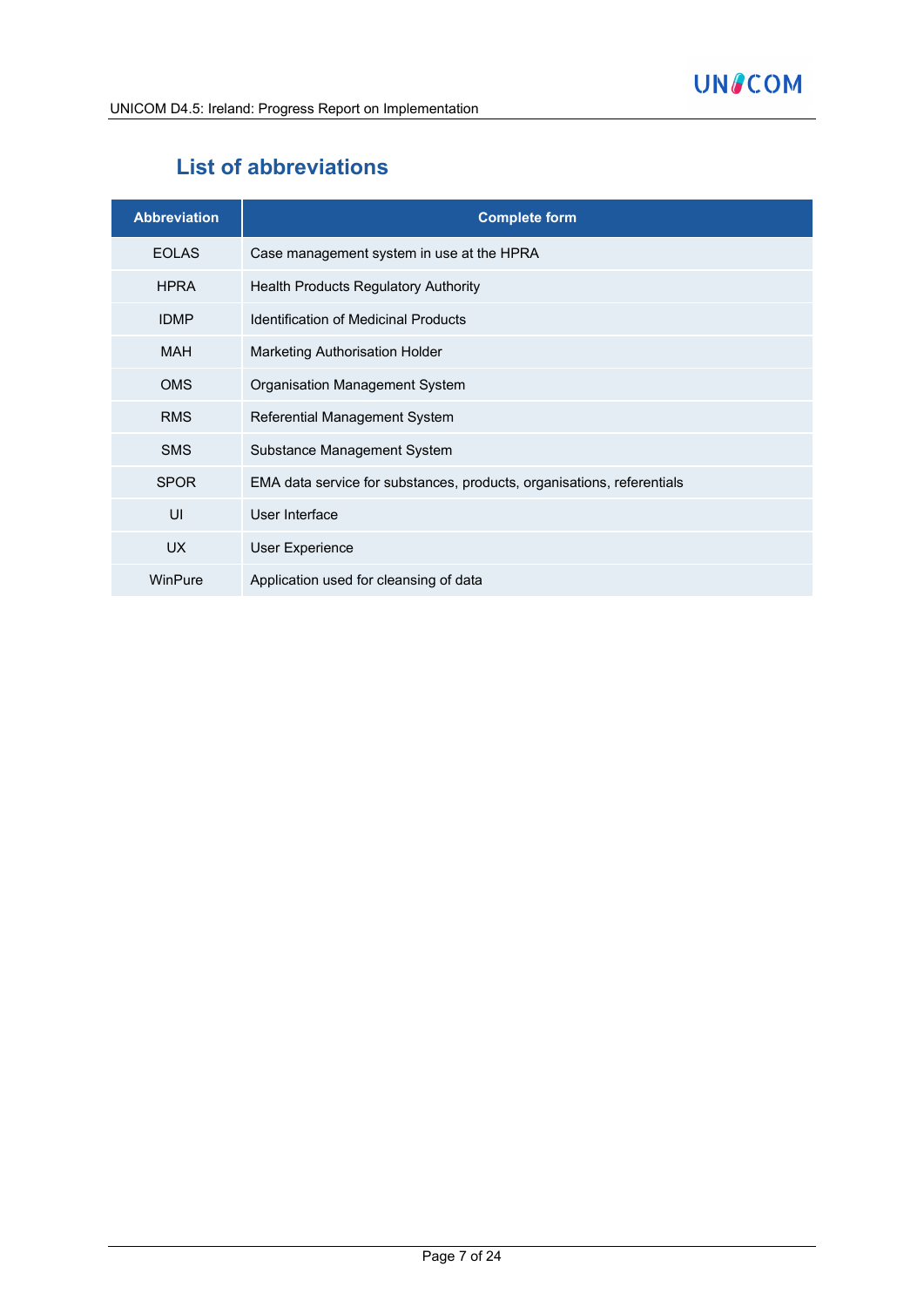# **1 Executive summary**

The Health Products Regulatory Authority (HPRA) is the Irish state agency whose role is to protect and enhance public and animal health by regulating medicines, medical devices and other health products. The health of people and animals is at the core of everything the organisation does. Using scientific and clinical expertise, the organisation assesses, regulates and monitors health products available in Ireland or exported abroad.

The HPRA will review and amend as required both business processes and IT systems to progress towards IDMP compliance. This will include the analysis and redesign of existing business process, refactoring of IT systems, developing IT system interfaces to SPOR, data mapping to align with the new standards, and comprehensive testing of both data and systems changes.

EOLAS is the HPRA's primary information technology platform, custom built using SharePoint technology, and is used for medicinal and veterinary product authorisation and licensing, and for the overall management of the medicinal product lifecycle. A significant programme of work is underway to on-board the HPRA's other functions onto the system. EOLAS provides data feeds to other HPRA information technology systems and public web sites/extranets that are referenced by national eHealth providers and other external stakeholders. EOLAS supports a number of online services for external stakeholders to digitise collaboration between external stakeholders and the agency.

This work package will ensure the IT system EOLAS, its data and data feeds to external national eHealth providers, and external stakeholders are IDMP compliant, and EOLAS can utilise SPOR services as an integral part of the data management process.

The focus of activities to date has been in the following four areas:

- Promoting awareness in the organisation of IDMP and the changes required.
- Conducting a gap analysis on processes and systems.
- Planning and progressing mapping of data to align with IDMP requirements
- Developing an understanding of the technical and operation requirements and changes for the integration of SPOR.

The promotion of IDMP has been primarily through information technology channels whereas there is significant change required in the day-to-day regulatory operations of the organisation. Promoting awareness to a resource constrained organisation has been an essential step.

Changes, both process and data, will be required to EOLAS. An initial gap analysis identified a number of changes and data cleansing/mapping initiatives that will be required in order to align with IDMP and enable integration with the SPOR database.

Application changes are being specified, and will signed off by a joint working group and development will be progressed. System data controls are being introduced to ensure data integrity for the future. Development teams have access to the SPOR API with initial work has been done integrating (read only) with SPOR API for an existing project. Learnings will be utilised for integrating SPOR with EOLAS, with changes being subject to extensive testing before being deployed.

Both Human and Veterinary share EOLAS as a common case management application and data repository. Significant work has been done by joint teams reviewing the data mapping requirements and on progressing data cleansing, concentrating to date on Referentials. Although Organisation data is not directly related to IDMP compliance, due to data dependencies, cleaning of Organisational data is integral to progressing the HPRA towards IDMP compliance.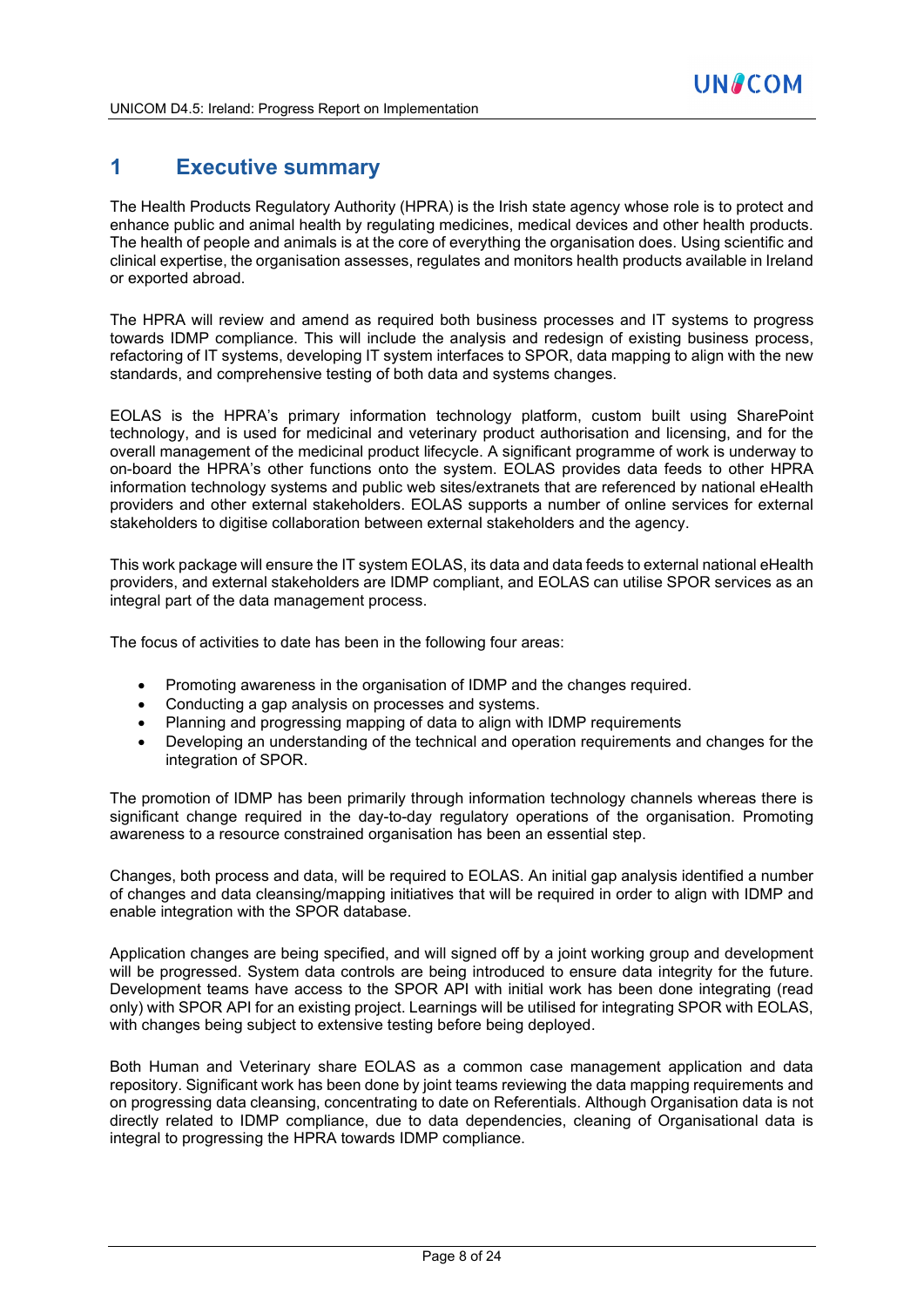# **2 HPRA**

The Health Products Regulatory Authority (HPRA) is a state agency of the Republic of Ireland, its role is to protect and enhance public and animal health by regulating medicines, medical devices and other health products. The HPRA is also responsible for monitoring the safety of cosmetics.

The HPRA puts the health of people and animals at the core of everything it does. It uses scientific and clinical expertise to review and monitor health products available in Ireland or exported abroad. The HPRA's aim is to make sure that health products it regulates are as safe as possible and do what they are intended to do.

The HPRA's broad regulatory remit includes;

- Human medicines
- Veterinary medicines
- Clinical trials
- Medical devices
- Controlled drugs
- Blood and blood components
- Tissues and cells
- Cosmetic products
- The protection of animals used for scientific purposes
- Organs intended for transplantation

## **2.1 Deliverable 4.5 – Ireland Progress Report on Implementation**

Deliverable 4.5 is a progress report on the implementation of the work described in task 4.6 below.

## **2.2 Task 4.6 - Progressing ISO IDMP Implementation at HPRA**

The HPRA will review and then amend both business processes and IT systems. This will include analysis of business process, refactoring of IT systems and IT system interfaces, data extraction, data transformation and data migration exercises, system testing and documentation.

EOLAS is the HPRA' s primary IT system that is used for medicinal product authorisation and licensing, and as part of the medicinal product lifecycle, EOLAS provides data feeds to other HPRA IT systems and public web sites/extranets that are referenced by national eHealth providers and other external stakeholders. EOLAS supports several online services for external stakeholders to digitalise the collaboration between external stakeholders and the agency.

This work package will ensure the IT system EOLAS, its data and data feeds to external national eHealth providers, external stakeholders are ISO IDMP compliant, and EOLAS can utilise EMA's SPOR services as part of the data management process.

# **2.3 Authorship and responsibilities**

The Project Coordinator is responsible of submitting the deliverables in accordance with the timing and conditions set out in the DoA.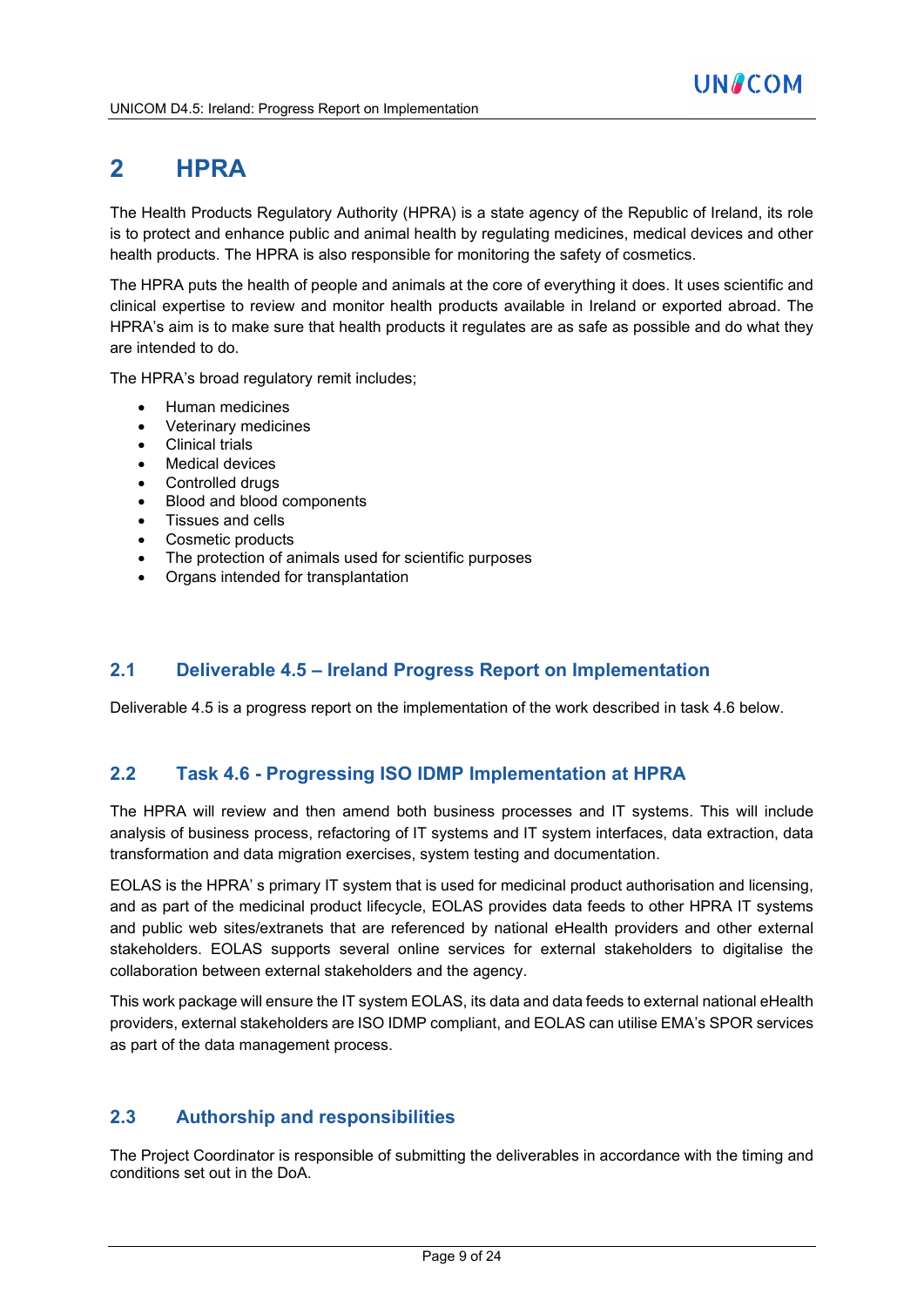The leader of the Work Package to which the deliverable is assigned is responsible of reporting to the Project Coordinator about the progress and completion of the output and the document, to ensure that it has the required quality.

The lead beneficiary of each deliverable, as identified in the Description of the Action (DoA), is responsible of editing the document. For that purpose he or she may count with the contribution of other partners. All authors that have made significant contributions to the deliverable shall be listed in the table contained in the second page of the template.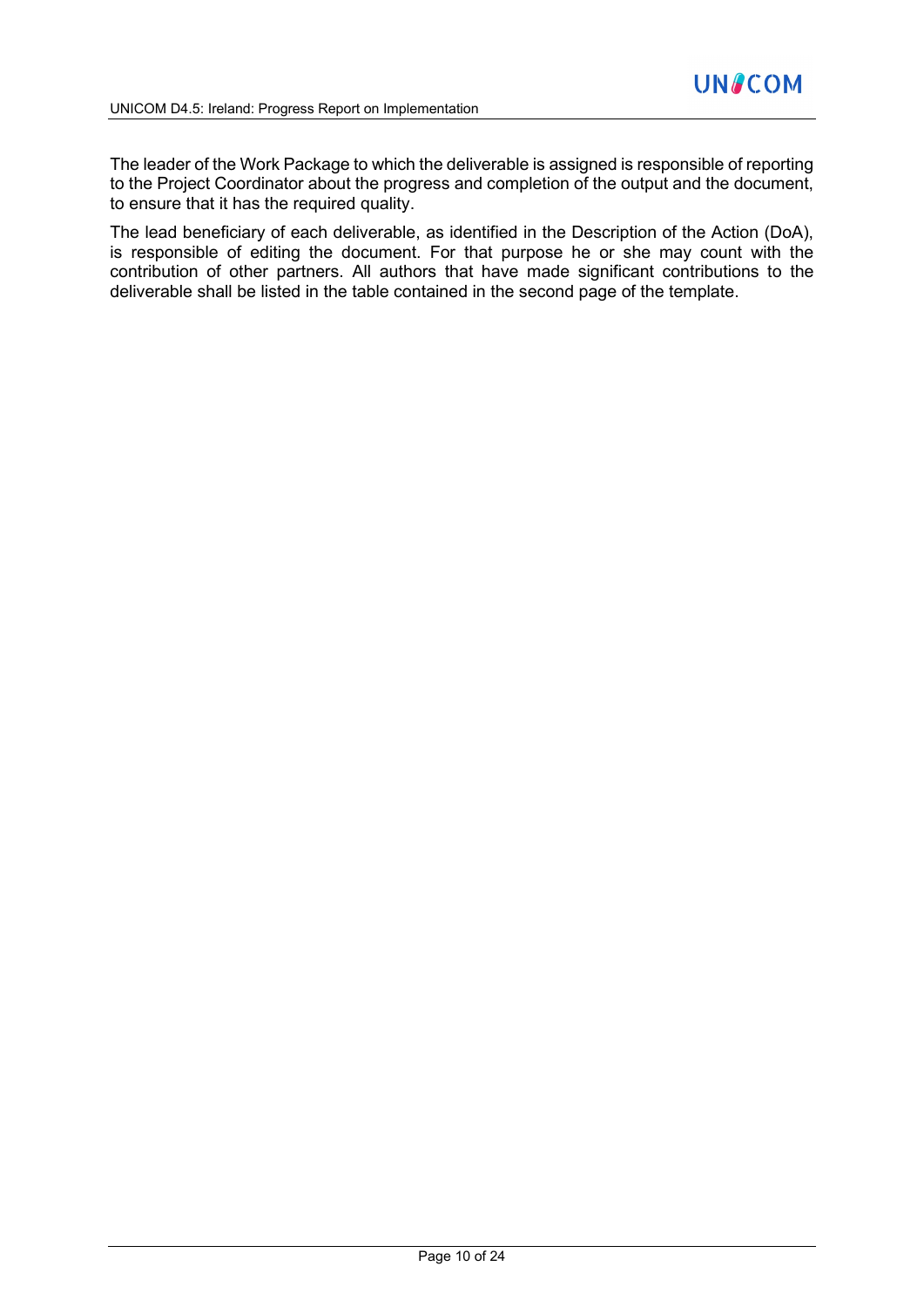# **3 Implementation Approach & Progress**

#### **3.1 Overview**

Both the Human and Veterinary Medicines Departments use the HPRA's core case management system, EOLAS. The structure of substance, organisational, referential and medicinal product data is common between the two departments, as is much of the referential, organisational and substance data itself.

As such, adapting EOLAS to the IDMP data standards has impacts on both departments and requires a cross-departmental approach to requirements analysis, change control and the impact analysis of any needed changes.

Therefore, a significant focus during the reporting period has been on establishing a cross-departmental data and process governance group to understand IDMP and agree changes needed to both systems and data.

## **3.1.1 Organisation**

At the outset of the UNICOM project, awareness and understanding of the IDMP data standards was limited, both the regulatory/scientific teams and within the ICT and Business Services department.

As part of a discovery phase, a senior database engineer conducted an initial review of IDMP related documentation including the EMA's EU IDMP Implementation Guide and subsequently performed a GAP analysis between the IDMP standard and the data model in EOLAS.

This analysis resulted in a prioritised list of areas of focus for progressing the project and formed the basis of a draft project plan. At this point it became apparent that business owners were required to progress much of the work associated with UNICOM WP4. The ICT and Business Services team presented a summary of findings to directors and section managers from the HPRA's various functional departments and requested nominated business owners to support the project.

Since then, business owners from the relevant departments have been identified for Referential and Organisational data. These business owners have begun to develop an understanding of the IDMP standards and have begun detailed analysis of specific areas including Pharmaceutical Product, and Dose Form.

# **3.1.2 System**

#### **Organisations Related Systems Changes:**

There is a significant level of duplication in EOLAS Organisational data. These duplicate organisations will need to be removed in order to enable mapping to organisations in OMS. The process for removing these duplicates is underway and is described in more detail in section 3.1.3 of this document.

While cleansing of existing organisational data is underway, it will also be necessary to make changes to EOLAS in order to prevent creation of further duplicates moving forward. Analysis of both the business process for organisation creation as well as the EOLAS UI/UX which enables organisation creation revealed a number of characteristics in the system which essentially encourage users to create duplicate organisations.

Currently there are no organisation types in EOLAS. Additional functionality is required to capture organisation types. These organisation types will be used to filter organisations in dropdowns or search boxes used for Authorisation holder, Manufacturer, Contact organisation and regulatory contact organisations in EOLAS cases.

Organisation related system changes are described in more detail below. As of January 2021, these changes have been developed and integration tested but not deployed to production. These changes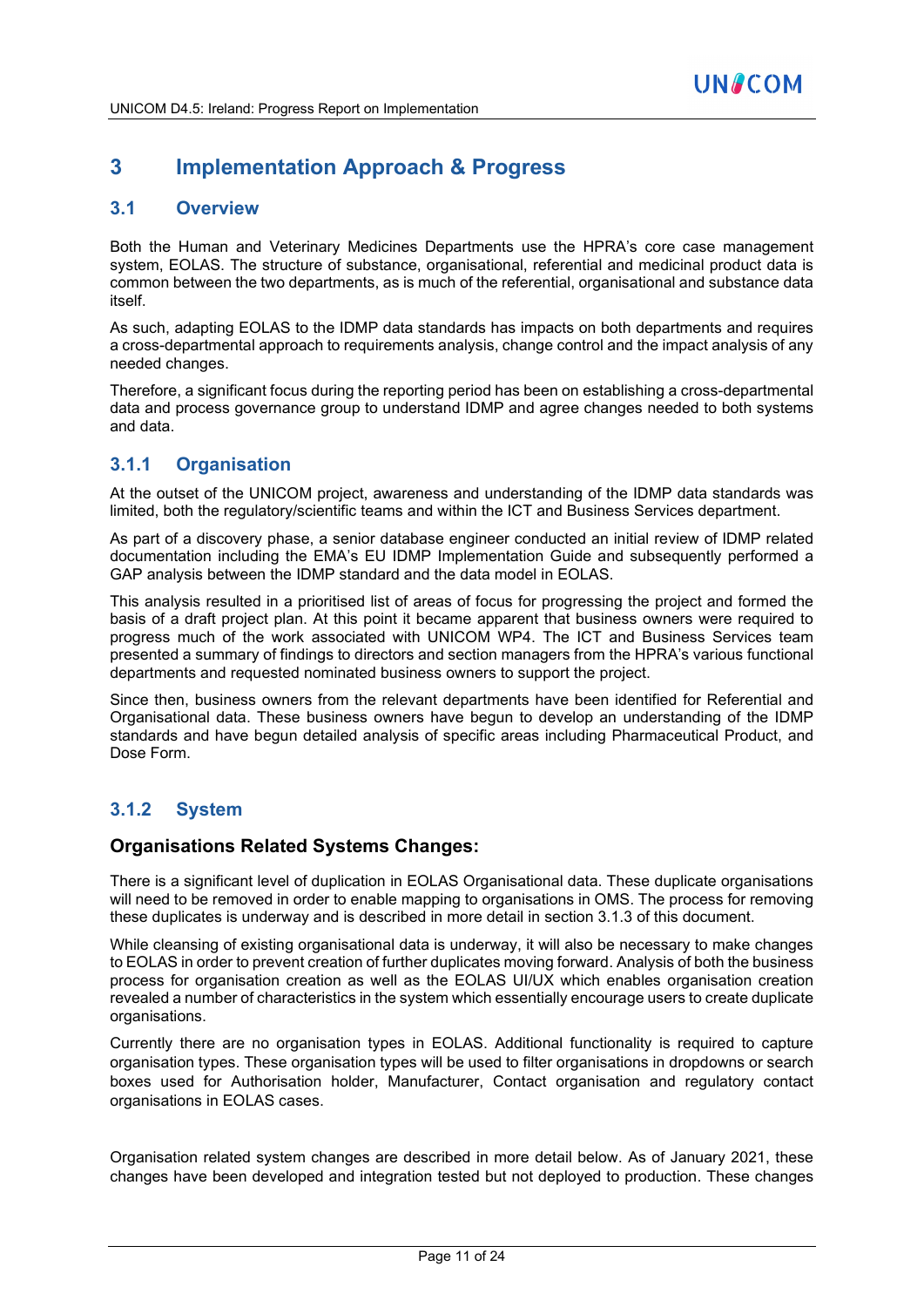will be deployed to production as and when organisation data cleansing, patching and mapping activities have completed.

#### *Organisation Type*

A new reference data table is required to store the following organisation types:

- ► Authorisation holder
- ► Regulatory contact
- ► Case contact
- ► Manufacturer

An organisation can have more than one organisation type. A new organisation-to-organisation type relationship table is required in the data model to link organisation with organisation types.

#### *Changing organisation type*

Changing an organisation's "Organisation type" should only be allowed if the organisation is not assigned as that "Organisation Type" in any case.

- ► Add validations so that Organisations need to be approved (have a master data status of "Current") before being used in a case.
- ► Add a "Deleted flag" column to the "Organisation" table to identify deleted records after organisation data cleansing.
- ► Organisation validations should be updated to eliminate duplicates.
- ► Add validations so that "Organisation name" and "address" cannot be duplicated.

#### *Changes in EOLAS Case UI*

#### **Authorisation Holder**

The "Add Authorisation holder" option should be removed from the right hand menu of the core information page.

| BROWSE PAGE                          |                                                                 |        |               |                             |                            |                     |                   |                                                                                                                               |                              |                         |          |                              |
|--------------------------------------|-----------------------------------------------------------------|--------|---------------|-----------------------------|----------------------------|---------------------|-------------------|-------------------------------------------------------------------------------------------------------------------------------|------------------------------|-------------------------|----------|------------------------------|
| <b>EOLAS</b><br><b>HPRA</b>          | Case Overview<br>My Cases                                       | Search |               | Apps                        |                            |                     |                   |                                                                                                                               |                              |                         |          |                              |
| Home                                 | Case Management > CRN009LWH - New - National > Core Information |        |               |                             |                            |                     |                   |                                                                                                                               |                              |                         |          | What would you like to do?   |
| Contents<br>> Core Information       | Core Information - New - National                               |        |               |                             |                            |                     |                   |                                                                                                                               |                              |                         |          | Add product                  |
| Contacts                             | Case Summary                                                    |        |               |                             |                            |                     |                   |                                                                                                                               |                              |                         |          | Add new authorisation holder |
| Resources<br>Milestones and Ti       | Domain:<br><b>Lead Department:</b>                              |        |               | Veterinary Medicines<br>VS  |                            |                     |                   | <b>Total Clock Stopped Days:</b><br>Case Created Date:                                                                        | $\Omega$<br>13/03/2020       |                         |          | Add EU procedure number      |
| Tasks<br>Priority                    | Priority:                                                       |        |               | Low                         |                            |                     |                   | <b>Case Valid Date:</b>                                                                                                       |                              |                         |          | Add submission received date |
| Consultations                        |                                                                 |        |               |                             |                            |                     | Stage:<br>Status: |                                                                                                                               | Case Creation<br>In Progress |                         |          | Update case approval status  |
| Fees<br>Comments                     | Requlated Item(s) Overview                                      |        |               |                             |                            |                     |                   |                                                                                                                               |                              |                         |          | Send to management committee |
| <b>Notifications</b>                 | Authorisation Number Product Name                               |        | Strength      | Unit                        | Dose Form                  | Active Substance(s) | IC.               | Authorisation Holder                                                                                                          |                              | Authorisation Status    |          | <b>Split products</b>        |
| Linked Cases<br>Documents View       | VPA0054/345/654                                                 |        | $\mathcal{R}$ | microcurie<br>(s)/microgram | Ophthalmic strip E 211     |                     | N.                | E. Merck Ltd. (0054). Merck Pharmaceuticals. Harrier House. High Street.<br>West Drayton, Middlesex, UB7 7QG, United Kingdom  |                              | Authorised              | $\times$ | Add cover period             |
| Documents Upload<br>Reference Docume | VPA0054/67/8                                                    |        |               | Not Currently<br>Available  | Not Currently<br>Available |                     | N.                | E. Merck Ltd. (0054). Merck Pharmaceuticals. Harrier House. High Street.<br>West Drayton, Middlesex, UB7 7QG, United Kingdom  |                              | Application<br>received | $\times$ |                              |
| Audit<br>External Systems            | VPA0054/123/789                                                 |        | $\mathbb{R}$  | microcurie<br>(s)/microgram | Ophthalmic strip E 211     |                     | N.                | E. Merck Ltd, (0054), Merck Pharmaceuticals, Harrier House, High Street,,<br>West Drayton, Middlesex, UB7 7QG, United Kingdom |                              | Authorised              | $\times$ |                              |

**Figure 1 - Core Information Screen - Authorisation Holder**

The "Add new authorisation holder" option should be removed from the "Add product" UI.

Searching for an authorisation holder should only return organisations with organisation type "Authorisation holder" and Master data status "Current".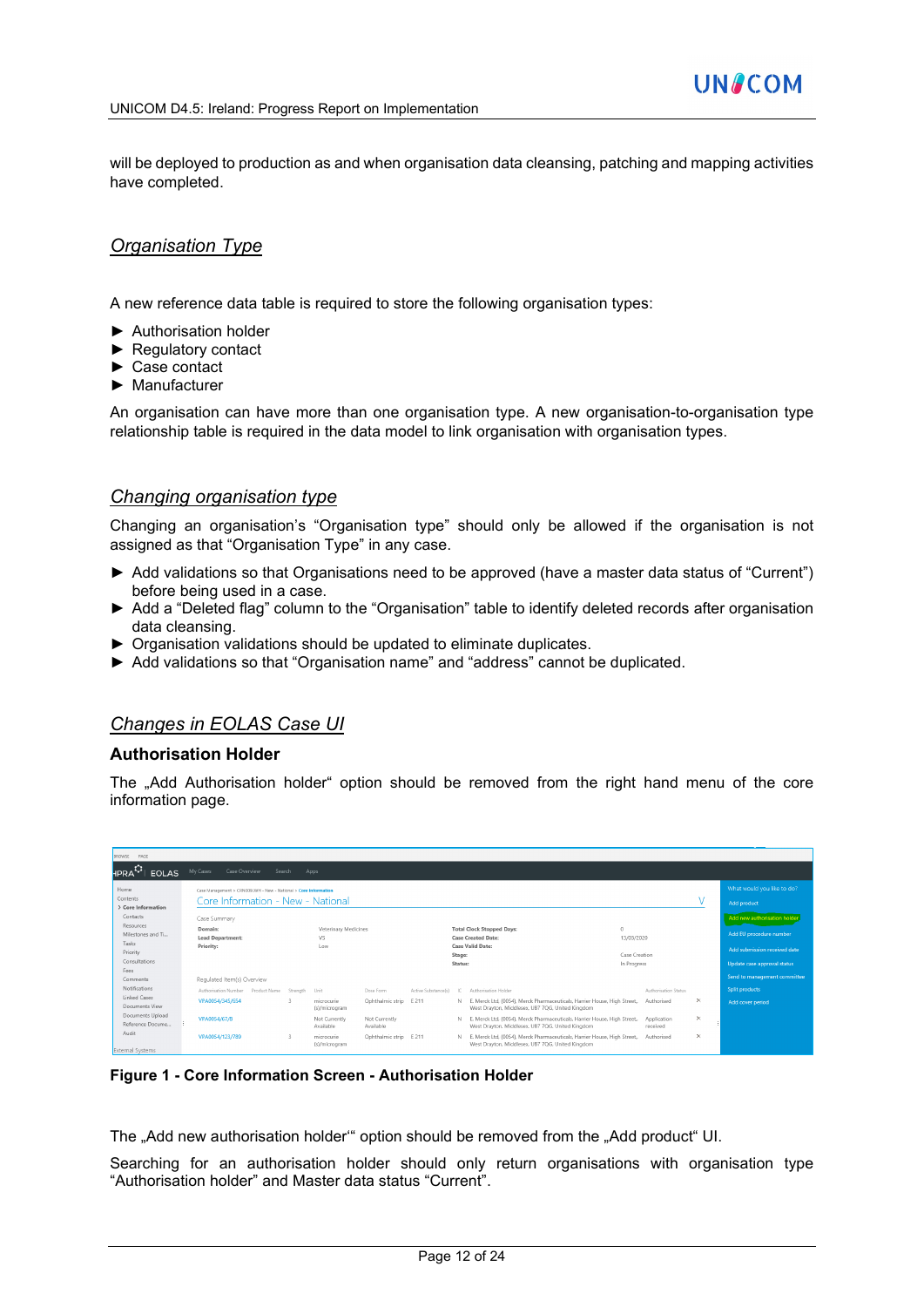

| Core Information - New - National<br>Case Summary |              |                                   |                                                               |                    |                              |                      |
|---------------------------------------------------|--------------|-----------------------------------|---------------------------------------------------------------|--------------------|------------------------------|----------------------|
| Domain:<br><b>Lead Department:</b>                |              | Veterinary Medicines<br><b>VS</b> | <b>Total Clock Stopped Days:</b><br><b>Case Created Date:</b> |                    | $\overline{0}$<br>13/03/2020 |                      |
| Priority:                                         |              | Low                               | <b>Case Valid Date:</b>                                       |                    |                              |                      |
|                                                   |              |                                   | Add product                                                   | $\Box$<br>$\times$ | Case Creation<br>In Progress |                      |
| Requlated Item(s) Overview                        |              |                                   | Add new authorisation holder                                  |                    |                              |                      |
| Authorisation Number Product Name Strength        |              | Unit                              |                                                               |                    |                              | Authorisation Status |
| VPA0054/345/654                                   | $3 -$        | microcurie                        | Authorisation holder name *   O Search                        |                    | House, High Street,          | Authorised           |
| VPA0054/67/8                                      |              | (s)/microgram<br>Not Currently    | Authorisation number *<br>VPA/                                |                    | House, High Street,,         | Application          |
|                                                   |              | Available                         | Include MAH in authorisation number V                         |                    |                              | received             |
| VPA0054/123/789                                   | $\mathbf{3}$ | microcurie<br>(s)/microgram       | Cancel<br>Save                                                |                    | House, High Street,,         | Authorised           |

**Figure 2 - Add Product Screen - Add New Authorisation Holder**

#### **Manufacturing information**

The "Add manufacturer" option should be removed from "Manufacturing Information" UI.

| Manufacturer Type | Substance | Manufacturing Activity | <u> The Company of the Company of the Company of the Company of the Company of the Company of the Company of the Company of the Company of the Company of the Company of the Company of the Company of the Company of the Compan</u> |
|-------------------|-----------|------------------------|--------------------------------------------------------------------------------------------------------------------------------------------------------------------------------------------------------------------------------------|
|                   |           |                        |                                                                                                                                                                                                                                      |
| Active Substance  | E 211     | ASMF Holder;           | $\times$                                                                                                                                                                                                                             |
|                   |           |                        |                                                                                                                                                                                                                                      |
|                   |           |                        |                                                                                                                                                                                                                                      |
|                   |           |                        |                                                                                                                                                                                                                                      |
|                   |           |                        |                                                                                                                                                                                                                                      |
|                   |           |                        |                                                                                                                                                                                                                                      |
|                   |           |                        |                                                                                                                                                                                                                                      |
|                   |           |                        |                                                                                                                                                                                                                                      |

**Figure 3 - Manufacturing Information - Add New Manufacturer**

The "Select existing manufacturer" search should only return organisations with organisation type "Manufacturer" and master data status "Current".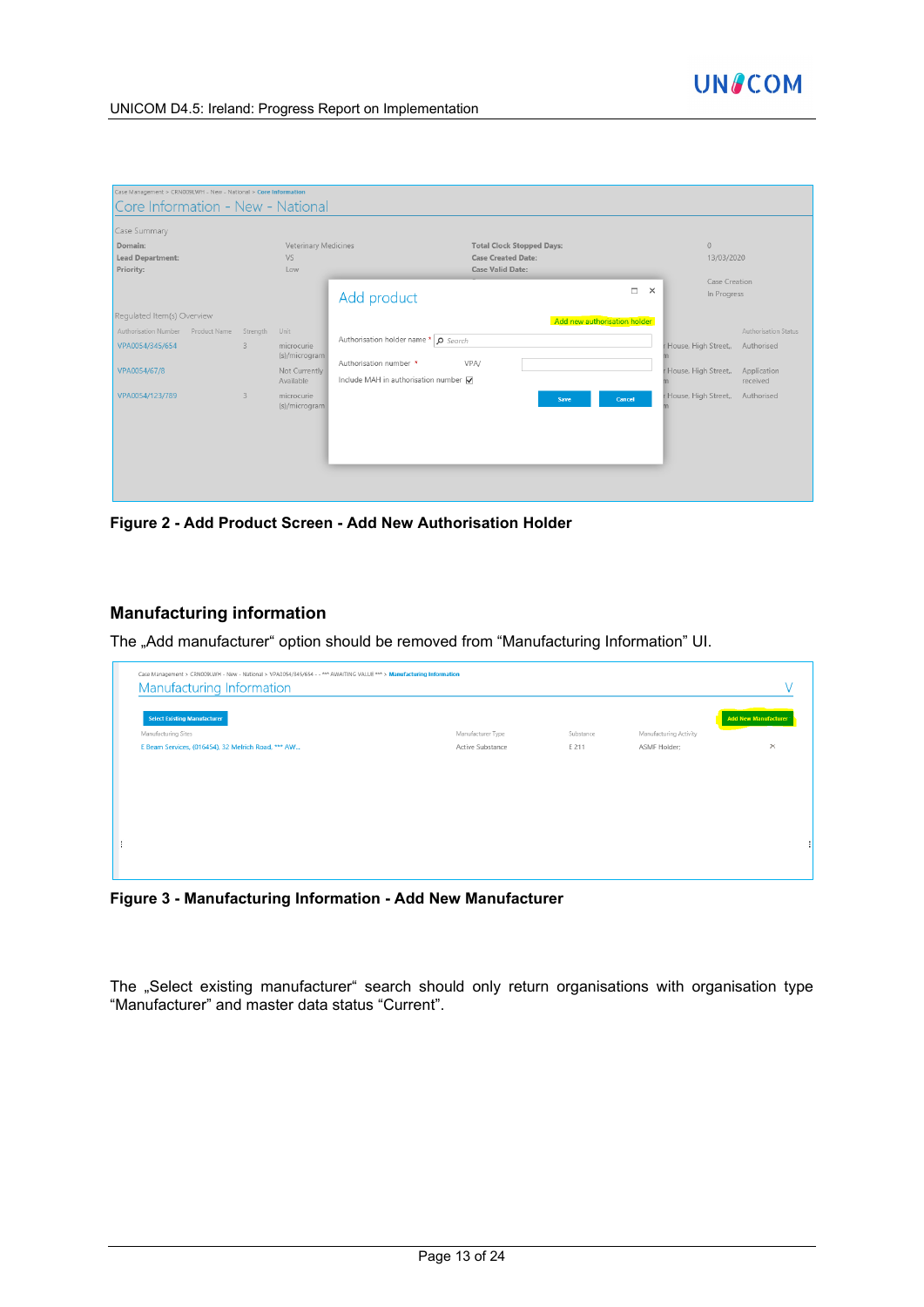

|                                            | Select manufacturing information                                  |                | $\Box$ |
|--------------------------------------------|-------------------------------------------------------------------|----------------|--------|
| Manufacturer *                             | Search manufacturer                                               |                |        |
| Address 1                                  |                                                                   |                |        |
| Address 2                                  |                                                                   |                |        |
| Address 3                                  |                                                                   |                |        |
| Address 4                                  |                                                                   |                |        |
| City                                       |                                                                   |                |        |
| County                                     |                                                                   |                |        |
| Postcode                                   |                                                                   |                |        |
| Country                                    |                                                                   |                |        |
| Email                                      |                                                                   |                |        |
| Telephone                                  |                                                                   |                |        |
| EU location ID                             |                                                                   |                |        |
| Manufacturer type *                        | $\blacktriangledown$<br>Please select                             |                |        |
| Manufacturer activity *                    | Available items:<br>Selected items:<br>$\gg\gtrsim$<br>$\leq$ $<$ |                |        |
| Certificate/Master file type Please select | $\vert \mathbf{v} \vert$                                          |                |        |
|                                            |                                                                   | Cancel<br>Save |        |
|                                            |                                                                   |                |        |
|                                            |                                                                   |                |        |
|                                            |                                                                   |                |        |
|                                            |                                                                   |                |        |
|                                            |                                                                   |                |        |

**Figure 4 - Manufacturing Information - Select Existing Manufacturer**

#### **Regulatory Contacts**

Remove "add new contact" option from the "regulatory contacts" and "Authorisation holder" screens.

| Case Management > CRN009LWH - New - National > VPA0054/345/654 - - *** AWAITING VALUE *** > Regulatory Contacts<br><b>Regulatory Contacts</b><br><b>Select Existing Contact</b> |                                     |                                                | <b>Add New Contact</b> |
|---------------------------------------------------------------------------------------------------------------------------------------------------------------------------------|-------------------------------------|------------------------------------------------|------------------------|
| Organisation<br>E. Merck Ltd, (0054), Merck Pharmaceuticals, Harri                                                                                                              | Email<br>Nadine.Lott@merckgroup.com | Contact type<br>Marketing Authorisation Holder | Person<br>$\mathbb N$  |
|                                                                                                                                                                                 |                                     |                                                |                        |
|                                                                                                                                                                                 |                                     |                                                |                        |

**Figure 5 - Regulatory Contacts - Add New Contact**

The "Add existing contacts" option should only return organisations with type "regulatory contacts" or "Authorisation holder" and master data status "Current".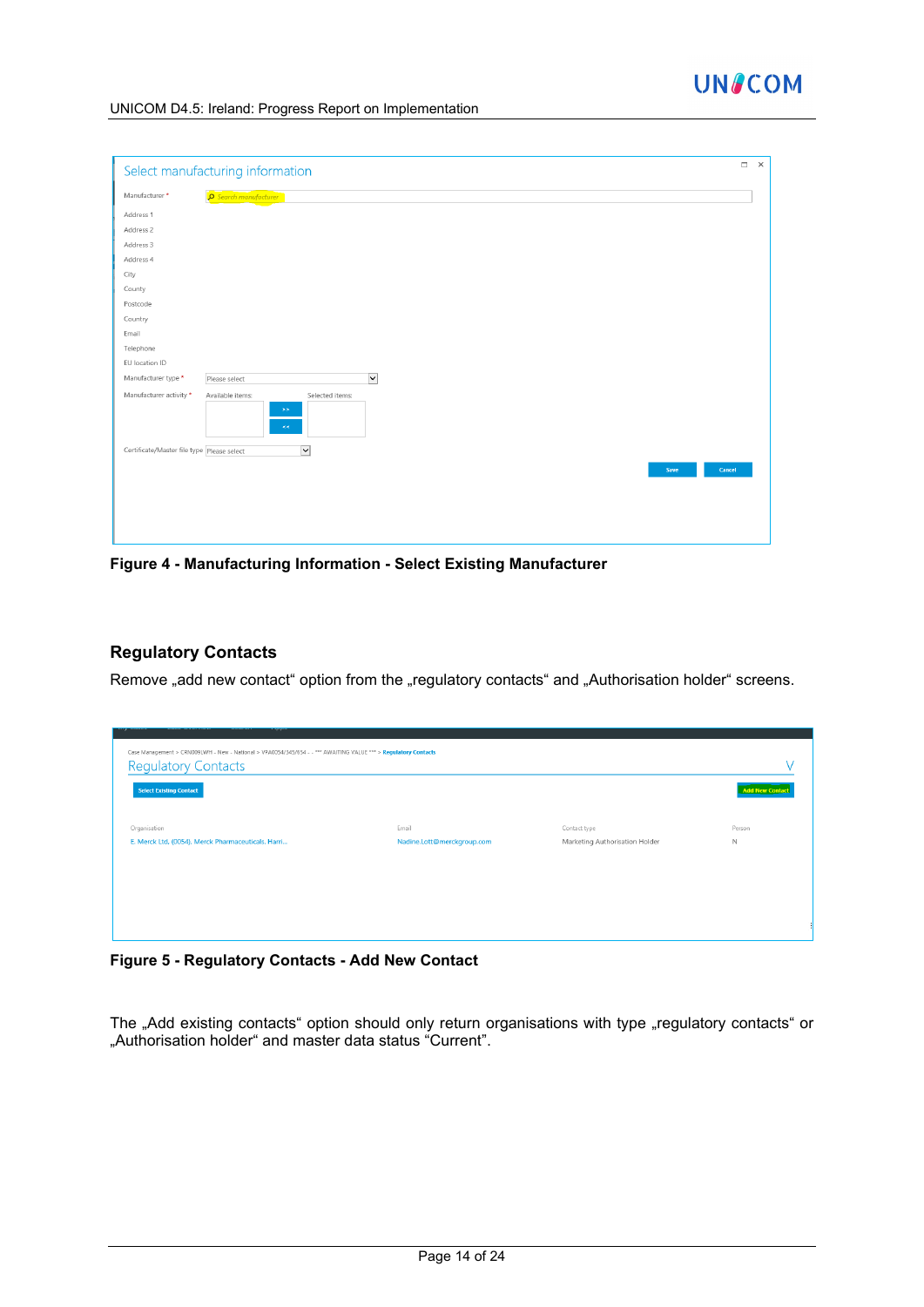

| <b>Add Existing Contact</b> |                                          |
|-----------------------------|------------------------------------------|
| Organisation *              | Please select                            |
| Address 1                   |                                          |
| Address 2                   |                                          |
| Address 3                   |                                          |
| Address 4                   |                                          |
| City                        |                                          |
| County                      |                                          |
| Postcode                    |                                          |
| Country                     |                                          |
| Email                       |                                          |
| Telephone                   |                                          |
| EU Location Id              |                                          |
| Contact Type *              | $\overline{\mathsf{v}}$<br>Please select |
|                             |                                          |
|                             |                                          |
|                             |                                          |
|                             |                                          |

**Figure 6 - Add Existing Contact - Organisation Search**

#### **Case Contacts**

Remove the "Add organisation" option from "case contacts" screens.

| Add new contact          |                                        |                      |
|--------------------------|----------------------------------------|----------------------|
| Title                    | $\breve{ }$<br>Please select           | Add new organisation |
| First name *             |                                        |                      |
| Surname*                 |                                        |                      |
| Contact type *           | $\breve{ }$<br>Please select           |                      |
| Contact role *           | $\breve{ }$<br>Not Currently Available |                      |
| Organisation *           | $\rho$ Please select                   |                      |
|                          |                                        |                      |
| Address 1                |                                        |                      |
| Address 2                |                                        |                      |
| Address 3<br>Address 4   |                                        |                      |
| Town/City                |                                        |                      |
| County                   |                                        |                      |
| Postcode                 |                                        |                      |
| Country                  |                                        |                      |
| Email                    |                                        |                      |
| Telephone (landline)     |                                        |                      |
| Telephone (mobile)       |                                        |                      |
|                          |                                        |                      |
| Contact comment          |                                        |                      |
|                          |                                        |                      |
| Receive automated emails |                                        |                      |
|                          |                                        |                      |
|                          | Cancel<br>Save                         |                      |
|                          |                                        |                      |
|                          |                                        |                      |

#### **Figure 7 - Case Contacts - Add Organisation**

The "Organisation search" functionality in the "add new contact" screen should only list organisations with organisation type "Case contacts" and master data status "Current".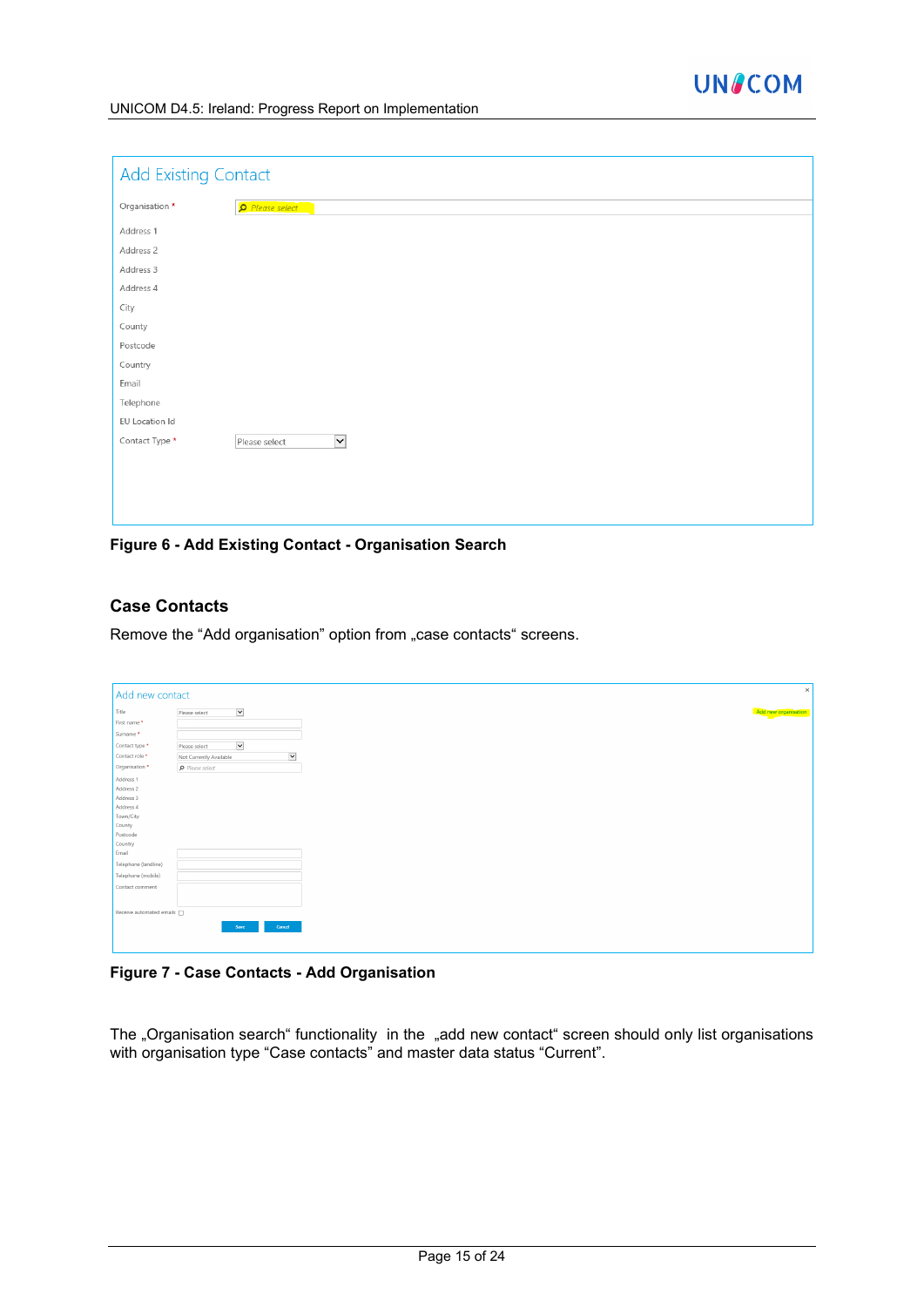| Add new contact                 |                                         |
|---------------------------------|-----------------------------------------|
| Title                           | $\checkmark$<br>Please select           |
| First name*                     |                                         |
| Surname *                       |                                         |
| Contact type *                  | ◡<br>Please select                      |
| Contact role *                  | $\checkmark$<br>Not Currently Available |
| Organisation *                  | Please select                           |
| Address 1                       |                                         |
| Address <sub>2</sub>            |                                         |
| Address 3                       |                                         |
| Address 4                       |                                         |
| Town/City                       |                                         |
| County                          |                                         |
| Postcode                        |                                         |
| Country                         |                                         |
| Email                           |                                         |
| Telephone (landline)            |                                         |
| Telephone (mobile)              |                                         |
| Contact comment                 |                                         |
|                                 |                                         |
| Receive automated emails $\Box$ |                                         |
|                                 | <b>Cancel</b><br><b>Save</b>            |
|                                 |                                         |

**Figure 8 - Add New Contact - Organisation Search**

The "Existing contacts search" functionality should only return contacts from organisations with organisation type "Case contacts" and master data status "Current".

| Add existing contact                                                               |                      |  |
|------------------------------------------------------------------------------------|----------------------|--|
| Organisation Y                                                                     | $\rho$ Please select |  |
| Organisation<br>Address<br>Contacts<br>There are no items to display in this view. |                      |  |

**Figure 9 - Add Existing Contact - Existing Contacts Searc**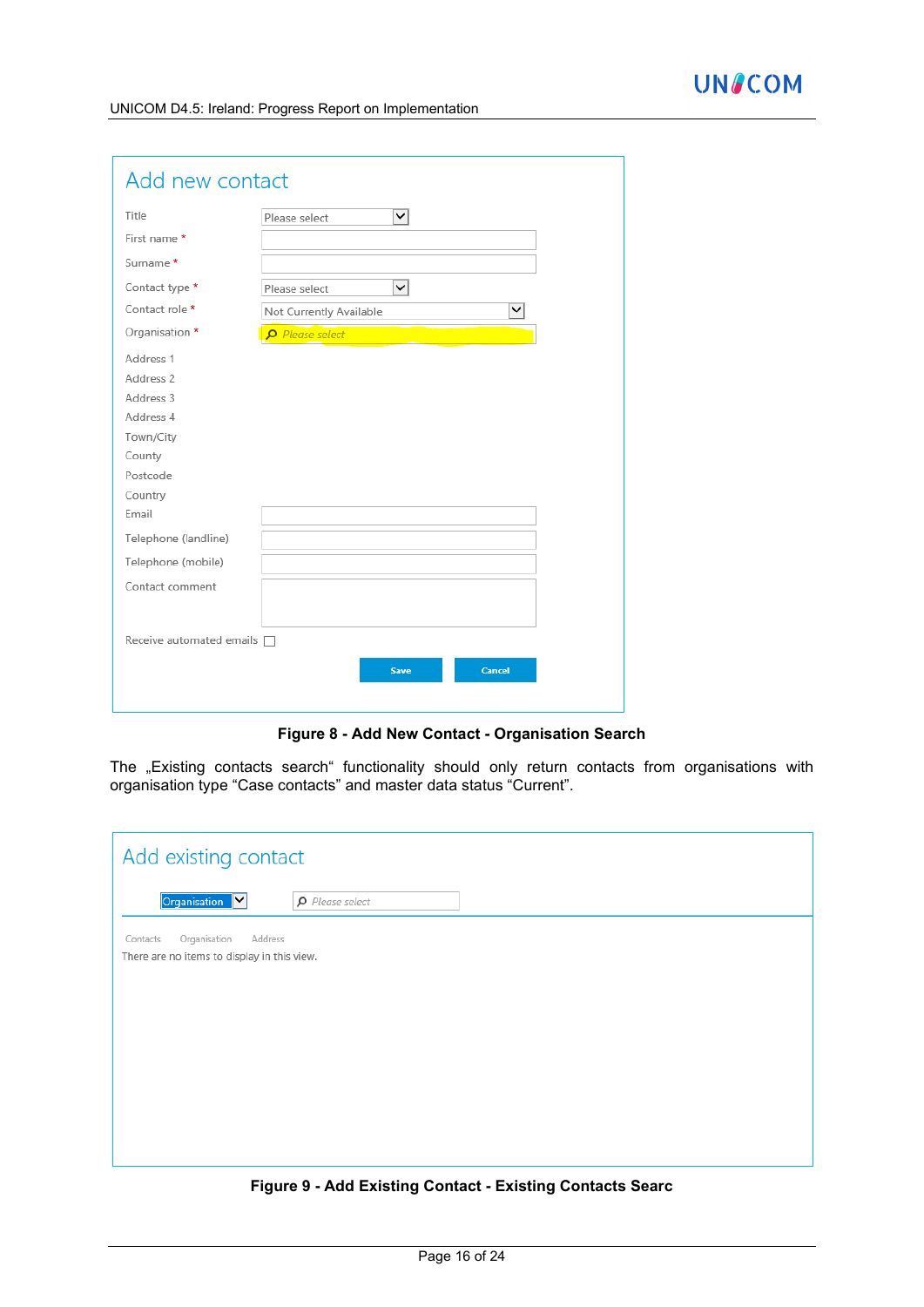#### **Other changes**

- $\triangleright$  Add validation for new contact: "First name + surname + organisation + email" should be unique.
- $\triangleright$  "Add existing contact" should list email address of the contact. Currently the contact list is only showing 5 per page, it should be increased to 15.

| Add existing contact |                   |                                                                                                      |              |
|----------------------|-------------------|------------------------------------------------------------------------------------------------------|--------------|
| Organisation         | $\checkmark$<br>α | Clonmel Healthcare Ltd, (0126), Waterford Road, Clonmel, Co. Tipperary, Ireland                      |              |
| Contacts             | Organisation      | Address                                                                                              |              |
|                      |                   | Clonmel Healthcare Ltd * Clonmel Healthcare Ltd 0126 Waterford Road, Clonmel, Co. Tipperary, Ireland |              |
| Donagh Moloney       |                   | Clonmel Healthcare Ltd 0126 Waterford Road, Clonmel, Co. Tipperary, Ireland □                        |              |
| Ger Roberts          |                   | Clonmel Healthcare Ltd 0126  Waterford Road, Clonmel, Co. Tipperary, Ireland                         |              |
| Ger Roberts          |                   | Clonmel Healthcare Ltd 0126 Waterford Road, Clonmel, Co. Tipperary, Ireland                          |              |
| Donagh Moloney       |                   | Clonmel Healthcare Ltd 0126 Waterford Road, Clonmel, Co. Tipperary, Ireland                          | $\mathbf{1}$ |
| 28 items             |                   |                                                                                                      |              |

**Figure 10 - Add Existing Contact Screen**

- $\triangleright$  Archived organisation functionality should be used for case contacts. Currently case contacts are not archived and any update for organisation or contact changes details in closed cases.
- $\triangleright$  Automated email functionality should work if the check box ("receive automated emails") is selected for a contact.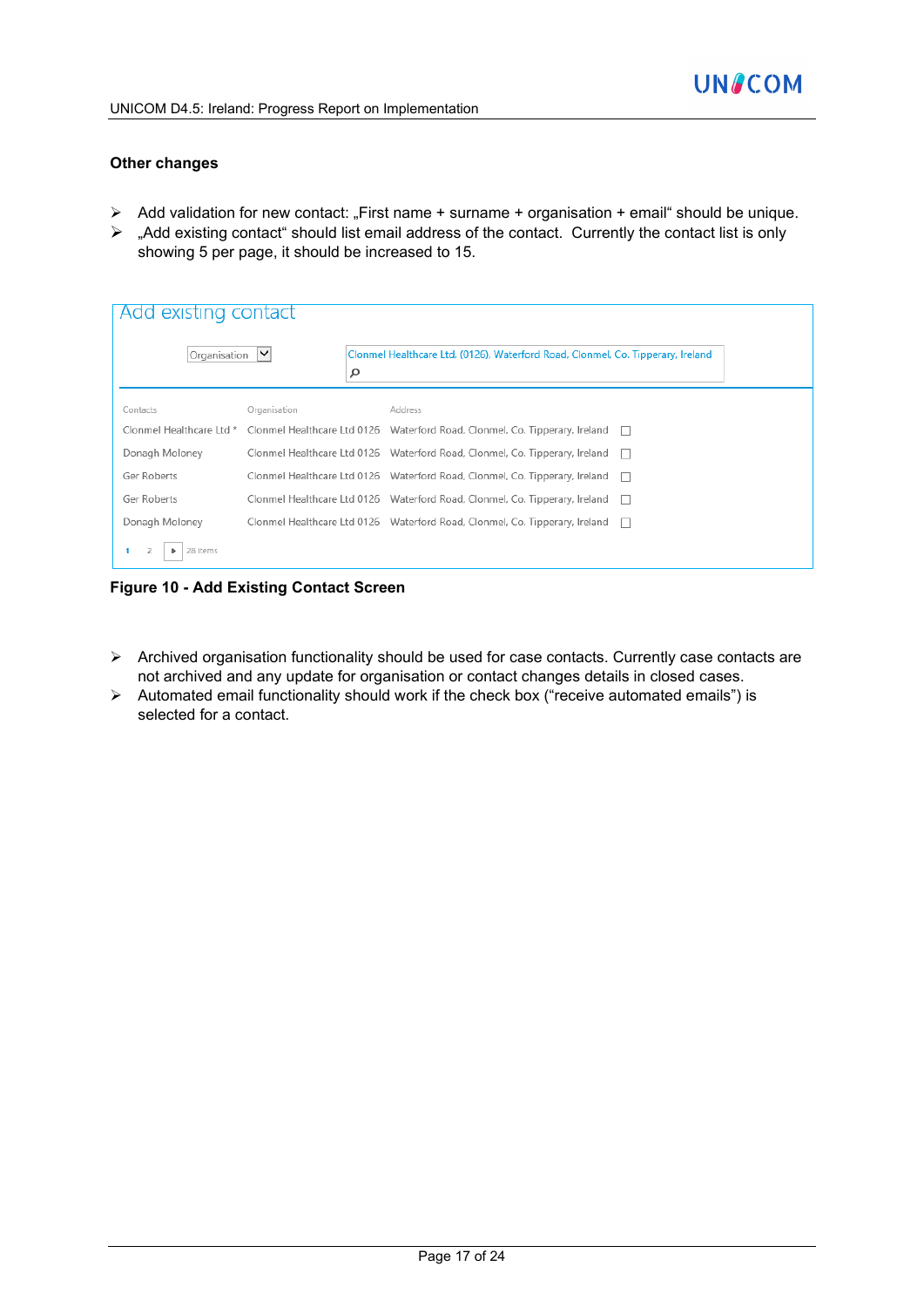| Title                        | ◡<br>Please select           |
|------------------------------|------------------------------|
| First name *                 |                              |
| Surname *                    |                              |
| Contact type *               | ◡<br>Please select           |
| Contact role *               | ◡<br>Not Currently Available |
| Organisation *               | $\rho$ Please select         |
| Address 1                    |                              |
| Address 2                    |                              |
| Address 3                    |                              |
| Address 4                    |                              |
| Town/City                    |                              |
| County                       |                              |
| Postcode                     |                              |
| Country                      |                              |
| Email                        |                              |
| Telephone (landline)         |                              |
| Telephone (mobile)           |                              |
| Contact comment              |                              |
|                              |                              |
|                              |                              |
| Receive automated emails [3] |                              |

**Figure 11 - Add New Contact Screen - Automated Emails**

## **Referentials Related Systems Changes**

Systems changes related to capturing data for Pharmaceutical Product are drafted but not finalised.

An area of initial focus was on capturing "strength" in a manner which is compatible with SPOR and IDMP. EOLAS currently captures Pharmaceutical Product Strength as a combination of a free text quantity and a drop down for "unit of measurement".

Analysis suggests EOLAS will need to be adapted to capture Strength as a combination of free text numerical fields for both 'Numerator' and 'Denominator' in combination with new dropdowns for 'Unit of Measurement' and 'Unit of Presentation' as presented in Figure 1 below.

In the event the user selects 'Range' from the 'Operator' dropdown, both the 'From' and 'To' values for strength will need to be represented by the new 'Numerator', 'Operator', 'Unit of Measurement' and 'Unit of Strength' fields.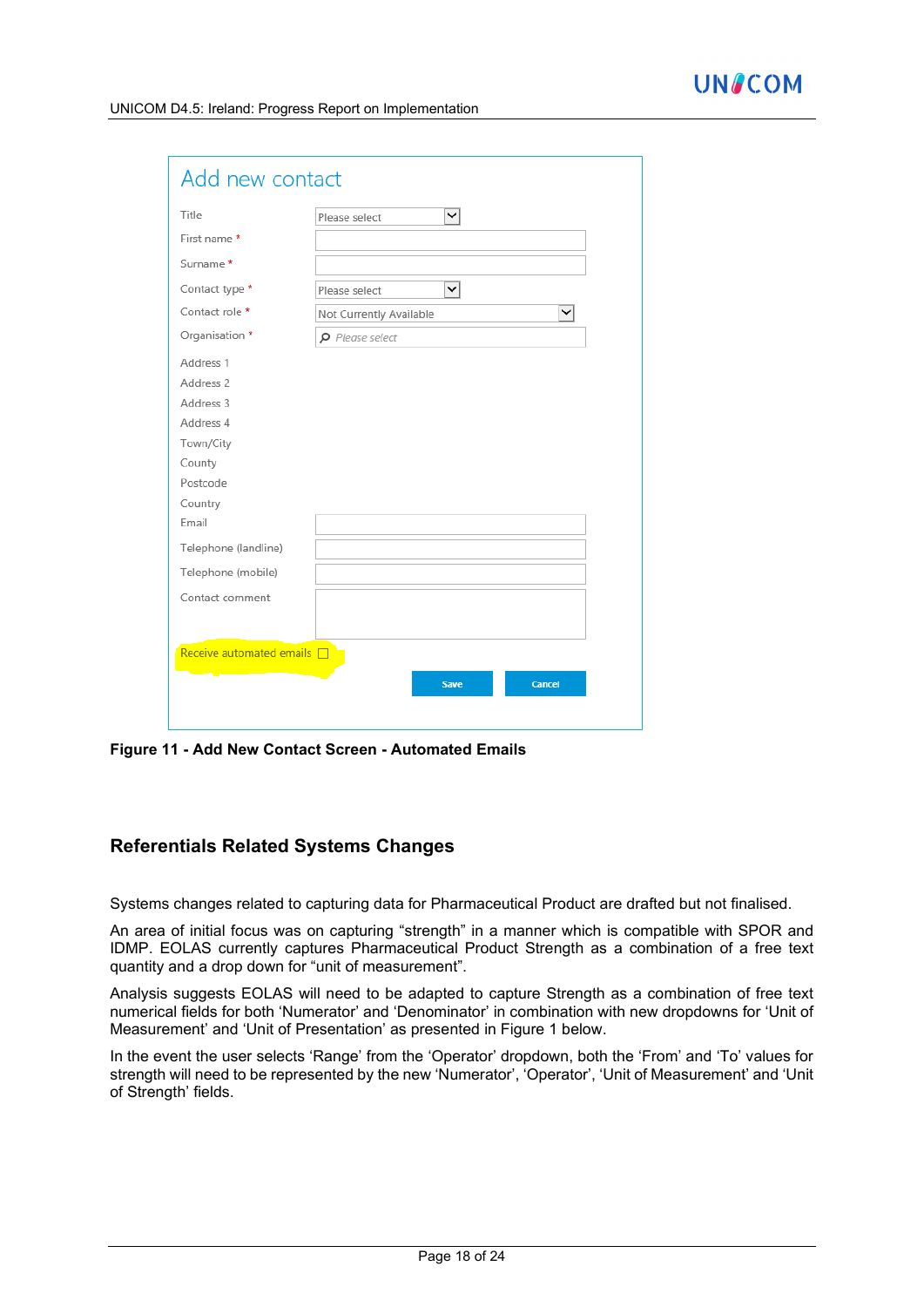

| BROWSE PAGE |                                                                                                 |                                          |                                               |                             |          |      |                                                                                                                                                                                                                                                               |
|-------------|-------------------------------------------------------------------------------------------------|------------------------------------------|-----------------------------------------------|-----------------------------|----------|------|---------------------------------------------------------------------------------------------------------------------------------------------------------------------------------------------------------------------------------------------------------------|
| HPRA Logo   | Case Overview                                                                                   | Inspections Master List                  | My Work Queue                                 | <b>Supporting Documents</b> | More     | Apps | SP systod<br>tion to your personal page                                                                                                                                                                                                                       |
|             |                                                                                                 | Pharmaceutical Product\Create Ingredient |                                               | ⊓                           | $\times$ |      |                                                                                                                                                                                                                                                               |
|             | Substance <sup>+</sup><br>ATC Code                                                              |                                          | Populates based on the substance chosen above |                             |          |      |                                                                                                                                                                                                                                                               |
|             | Monograph Standard<br>Administrable Dose *<br><b>Form</b><br><b>Ingradiant Role</b><br>Operator |                                          |                                               |                             |          |      | Note: when the operator is a range, the fiel<br>need to be replicated for the min max w<br>Question for the team: these should auto-p<br>in the same way described below for refe<br>substance OR only numeric field is next                                  |
|             | Strength<br>Numerator                                                                           | Free Text.                               | Unit of measurement                           |                             |          |      | Radio button to select strength by<br>presentation or strength by concentration                                                                                                                                                                               |
|             | Denominator<br><b>Reference Strength</b><br>Substance *                                         | <b>Free Text</b><br>×                    | Unit of measurement                           | Unit of presentation        |          |      | Reference substance numerator numeric<br>value (free text) is only field to require<br>manual input. The other 3 fields will<br>populate automatically the same as the<br>comsponding field for substance, but it<br>will be possible to manually change them |
|             | Numerator<br>Denominator                                                                        | Free Text.<br><b>Free Text</b><br>۰      | t of Strength<br>Unit of measurement.         | Unit of presentation        |          |      |                                                                                                                                                                                                                                                               |
|             | <b>Animal Origin</b>                                                                            | [x                                       |                                               |                             |          |      |                                                                                                                                                                                                                                                               |
|             |                                                                                                 |                                          | Other fields as already built to remain       |                             |          |      |                                                                                                                                                                                                                                                               |

**Figure 12 - Pharmaceutical Product Screen - Strength Changes Mockup**

The impact of the changes described above requires further analysis as information which is published to the HPRA website is populated from elsewhere in the UI, specifically in the 'Product Information' screen represented in Figure 2 below.

The 'Strength' field in the 'Product Information' page may need to be configured to auto populate from the "Pharmaceutical product strength" which is defined in the screen in the mock up in Figure 1 above.

| BROWSE PAGE                                                                                                                                                                                                                                                                                            |                                                                                                                                                                                                                                                                                                                                                                                                                                                                |                         |               |                             |             |       |                                     |
|--------------------------------------------------------------------------------------------------------------------------------------------------------------------------------------------------------------------------------------------------------------------------------------------------------|----------------------------------------------------------------------------------------------------------------------------------------------------------------------------------------------------------------------------------------------------------------------------------------------------------------------------------------------------------------------------------------------------------------------------------------------------------------|-------------------------|---------------|-----------------------------|-------------|-------|-------------------------------------|
| HPRA Logo                                                                                                                                                                                                                                                                                              | Case Overview                                                                                                                                                                                                                                                                                                                                                                                                                                                  | Inspections Master List | My Work Queue | <b>Supporting Documents</b> | <b>More</b> | Apps: | SP MOSE<br>tions your personal page |
| 5 Home<br>Core Information<br><b>Notifications</b><br><b>Contacts</b><br><b>Comments</b><br>Linked Cases<br>Consultations<br>Documents View<br>Documents Upload<br>Reference Documents<br>External Systems<br>Name Identifier<br>12345<br>CTS<br>add new<br>Related Cases<br>$3 - Total$<br>$3 -$ Open | Case Management > Wi_000130<br><b>Product Information</b><br>Authorisation Number<br>MR Number<br>MPID:<br>Invented ProductNam*<br>Strength <sup>*</sup><br>Pharmaceutical Doss*<br>Form<br>Combined Dose form<br>Combination Package<br><b>Combined Term</b><br>Authorisation Status<br><b>Product Catagory</b><br>Product Type<br>Interchangeable Code<br><b>Additional Monitoring</b><br><b>MAH Name</b><br><b>Labelling Category</b><br><b>Legal Basis</b> | $\Box$                  | Unit          | Save                        |             |       |                                     |

**Figure 13 – Current EOLAS Product Information Screen**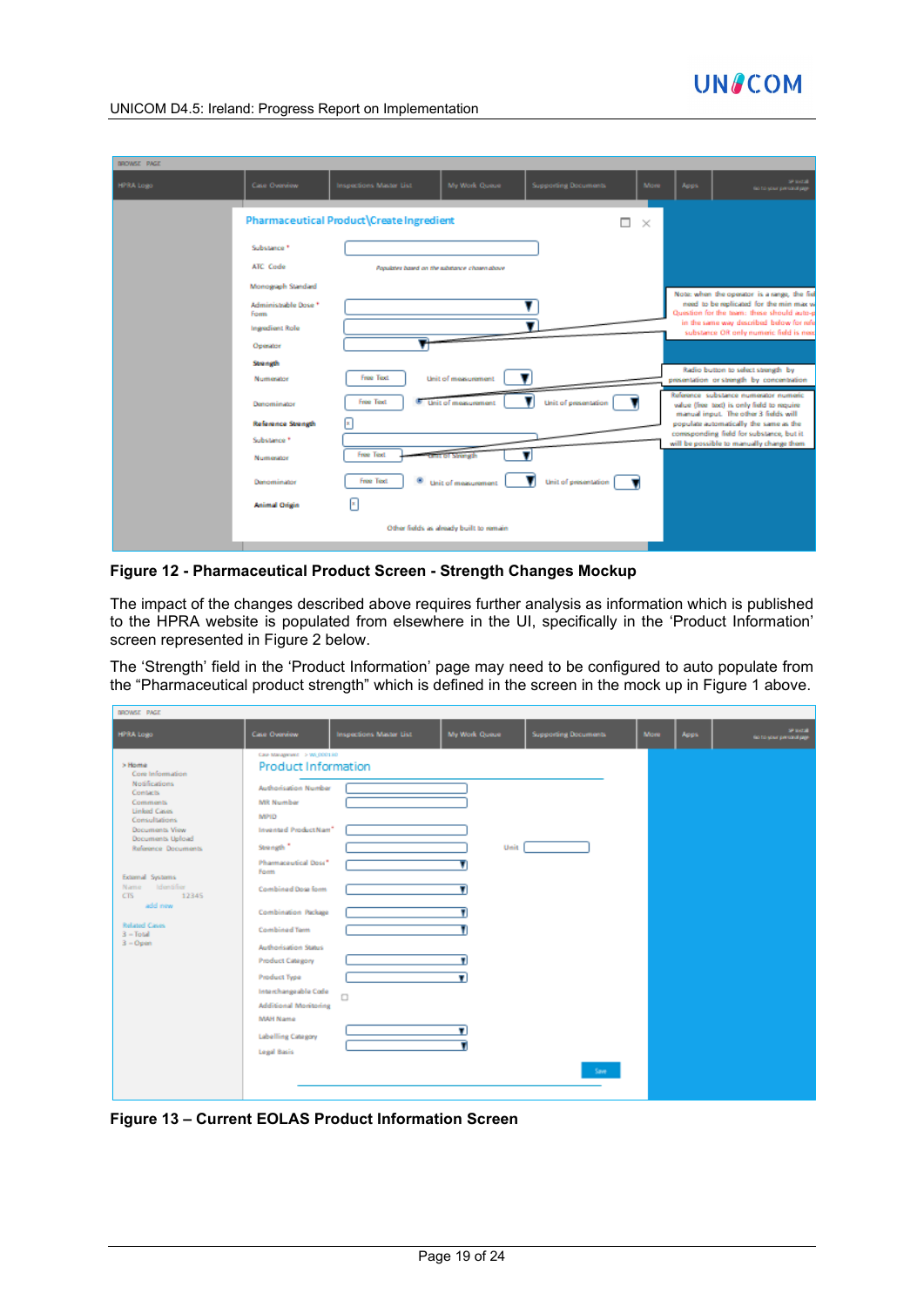# **3.1.3 Data**

# **Organisation Data Cleansing and Mapping**

An initial technical review of data structures and quality revealed a significant level of duplication in EOLAS organisational data which will need to be resolved before mapping to Organisations in OMS can happen.

Further analysis of both the business process for organisation creation as well as the EOLAS UI/UX which enables organisation creation reveals a number of flaws in the system which essentially incentivise users to create duplicate organisations.

The HPRA's approach to resolving this is two-fold:

- 1. Cleansing of legacy organisational data needs to take place to remove existing duplicates.
- 2. Code changes are required to optimise the UI/UX with respect to organisation creation so that users are no longer incentivised or allowed to create duplicate organisations. These code changes are described in more detail in section 3.1.2 of this document.

Figure 3 below illustrates the level of duplication among MAH type organisations in EOLAS. Manufacturer type organisations are more numerous and are subject to similar levels of duplication.

|                                         | <b>Total MAH</b> | <b>Duplicates</b> |
|-----------------------------------------|------------------|-------------------|
| Human MAH only                          | 2763             | 252               |
| VET MAH only                            | 564              | 53                |
| MAH that have Human and Vet<br>Products | 139              | 29                |
| <b>Total</b>                            | 3466             | 334               |

#### **Table 1 - EOLAS MAH Data Duplication**

In order to remedy this issue, organisational data owners have been identified and a data analysis tool called WinPure has been acquired. WinPure has enabled us to automatically identify some of the duplicates but business owners are still ultimately responsible for reviewing lists of organisations and signing off on those which are duplicate. The HPRA's approach has been to conduct this exercise in a step-wise fashion, starting with MAH (a relatively short list) before moving on to Manufacturers.

#### **Referentials Data Cleansing and Mapping**

EOLAS referential data is of a higher quality than organisational data but presents unique challenges in that it is common between the human and veterinary medicines departments. As such, changes must be agreed across both domains.

An example of some of the work underway in relation to 'Unit of Measurement' is described below.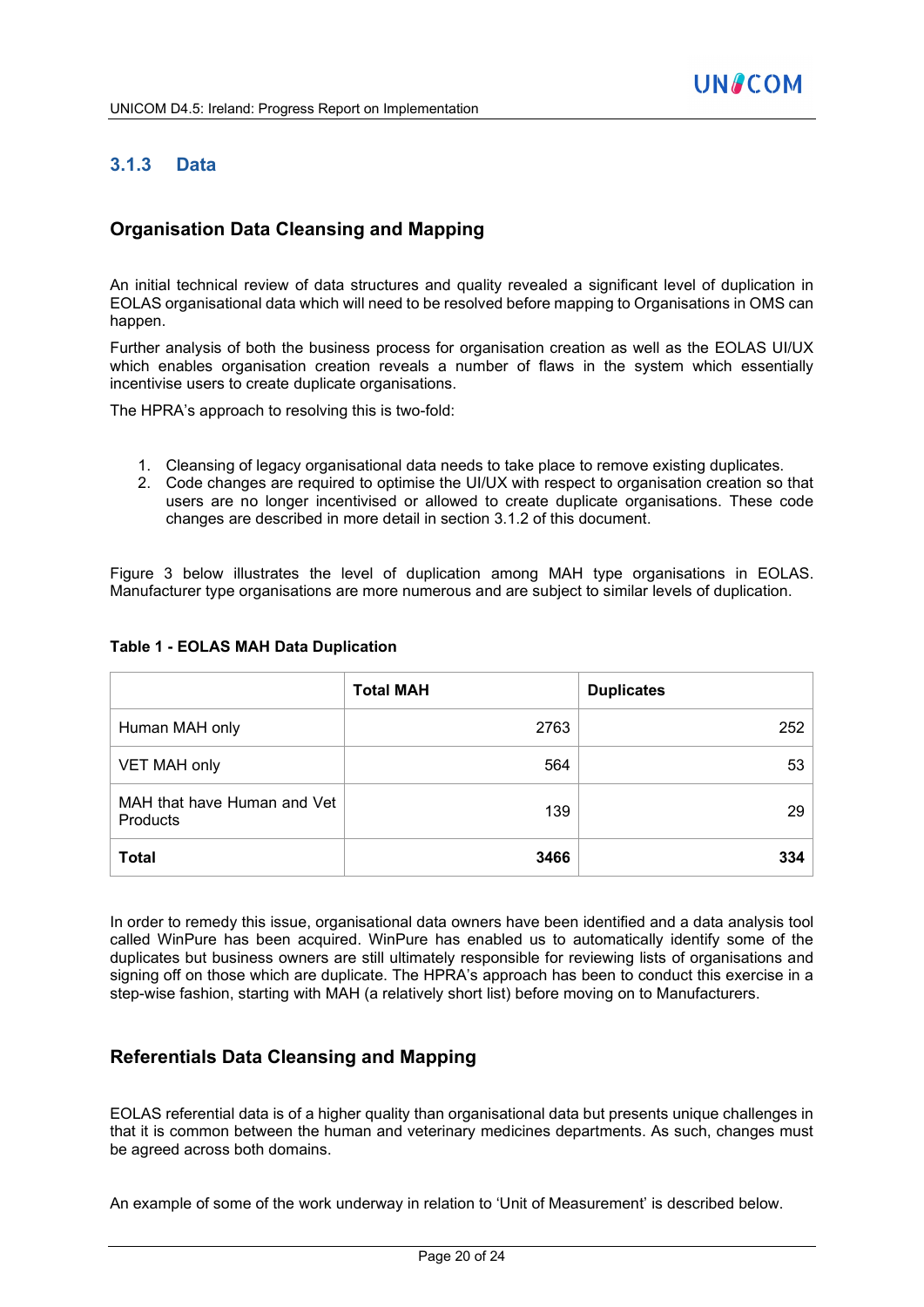# *Unit of Measurement*

As discussed in section 3.1.2, changes to the way in which Pharmaceutical Product Strength is captured have been drafted and include the use of new 'Numerator' and 'Denominator' free text numerical fields in combination with new drop downs for 'Unit of Measurement' and 'Unit of Presentation.

EOLAS contains a total of 545 unique terms for 'Unit of Measurement'. Of these, 283 terms are an exact match with RMS terms and can therefore be mapped without much effort.

Of the remaining 262 terms, approximately 50 are not associated with any Human or Veterinary Medicinal Products, it is expected that these can be ignored or deleted.

This leaves approximately 210 terms for 'Unit of Measurement' which will need to undergo manual review. It is anticipated that some of these terms can be mapped to RMS terms while some will need to be split into separate values for 'Unit of Presentation'.

84 of these terms are specific to the Veterinary department and another 70 are used by both Human and Veterinary and will require cross-departmental agreement on mappings.

# **Other Data Related Activities**

EOLAS substance data appears to be subject to a degree of duplication but detailed analysis of substance data has been de-prioritised pending availability of SMS.

Once data has been cleansed and mapped, the HPRA have identified a requirement to address gaps between EOLAS data and data in SPOR. Gaps in referential data are understood to be addressable by means of submission of change requests to the EMA. Gaps in organisational data will likely be addressed by contacting organisations which do not exist in OMS and requesting that they register. Specifics in relation to the change request process are not yet understood and require further investigation.

Specifics in relation to the ongoing synchronisation of data between EOLAS and SPOR have not been defined and more substantive testing and familiarisation with the SPOR API is scheduled to take place in Q1 2021.

# **3.2 Delivery Approach & Schedule**

The HPRA initiated its work on UNICOM WP4 with a technical review of the EMA's EU IDMP Implementation Guide, documentation around the IDMP data standards and a subsequent high level GAP analysis between EOLAS' data model and the IDMP standards.

An initial analysis document was drafted which outlined at a high level the work which would need to take place in order to align EOLAS to IDMP and integrate with SPOR.

This initial document served as the basis of a more detailed planning exercise that took into account resource requirements and likely activity durations in order to create of a more detailed project plan. This project plan was then adapted to take into consideration an existing, programme of work that was already underway to on-board Scientific Animal Protection, Clinical Trials, Medical Devices and Compliance teams and processes into the EOLAS case management system.

A consolidated plan for EOLAS was created and has served as the guiding document for the project through the latter half of 2020 and into 2021. While there is a high degree of confidence in the accuracy of the activities and dependencies which have been identified, uncertainty around the actual capacity within the HPRA's various departments to perform these activities creates uncertainty as to the likely timeline for completion of the project.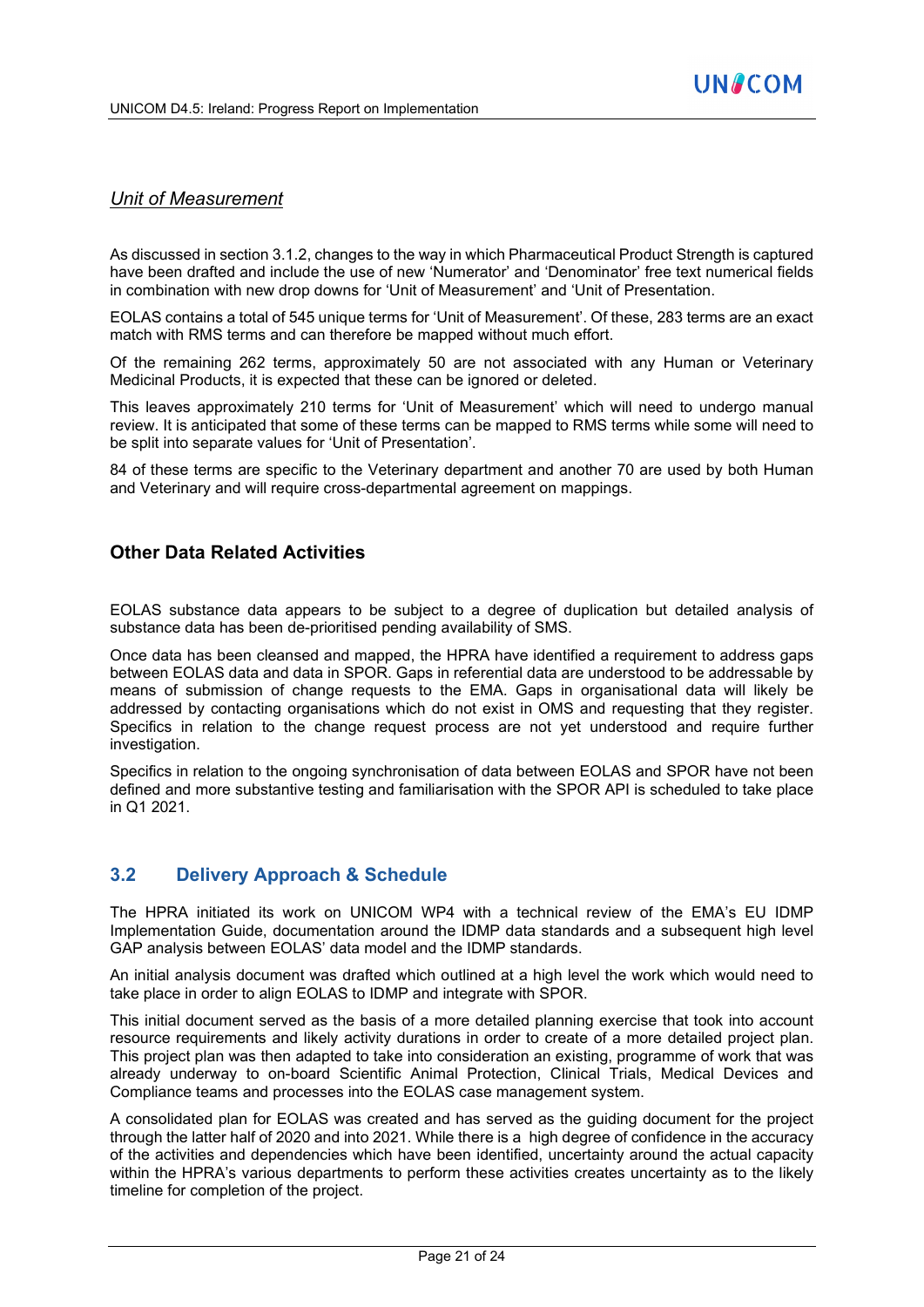



**Figure 14 - HPRA WP4 Project Plan**

## **3.2.1 Project Organisation**

The HPRA's UNICOM WP4 Project team is multi-disciplinary, consisting of business owners from both the Human and Veterinary Medicines departments alongside technical resources including Database engineering, Business Analysis, QA Testing and Software Development.

The project is managed and co-ordinated by a Project Manager within the ICT and Business Services Department reporting to the ICTBS director. The Human Medicines Director sponsors the project.

Project progress is reported to the entire HPRA Management Committee through the PMO and at regular Management Committee and ICT Steering Committee meetings.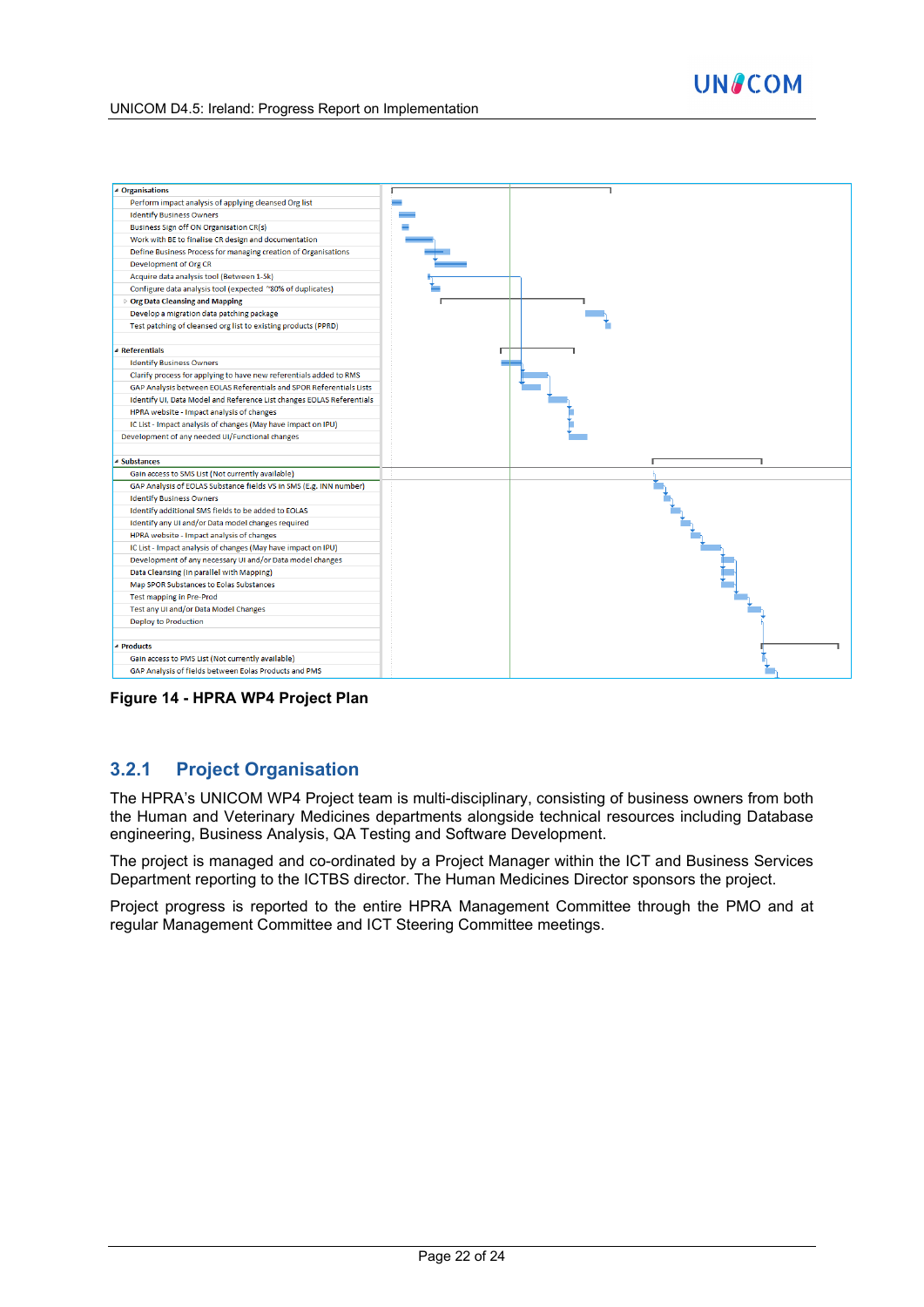UNICOM D4.5: Ireland: Progress Report on Implementation



**Figure 15 - HPRA WP4 Project Organisation Structure**

## **3.3 Dependencies**

Human and Veterinary share common data sets, processes and user interface requiring extensive planning and testing for changes to any aspect of the application.

In addition to IDMP changes underway at the HPRA for this work package, the EOLAS system and data is being modified to support the implementation of the NVR (New Veterinary Regulations) and interfacing to the Union Product Database. Significant dependencies exist and close coordination of activities is required between the two programmes of work.

## **3.4 Risks**

The project faces a range of risks that will potentially influence activities and schedules, although not impact the overall deliverable of the work package. A significant programme of work is currently underway at the HPRA with significant commitments from both information technology and business staff.

Risks management is coordinated by the project team through periodic reviews where risks are identified, classified, recorded. Risks are reviewed on an ongoing basis by the project team, with mitigating actions taken to ensure risks do not materialise. Categories of risks identified by work package activities generally fall into three broad categories:

- Resources risks: due to availability of staff, across different functions within the organisation, and supplemental external to support work stream activities. This risk specifically includes the availability of staff with the process knowledge to understand the implications of changes.
- Requirements risk: due to completeness and stability of requirements and guidance as defined in the implementation guides.